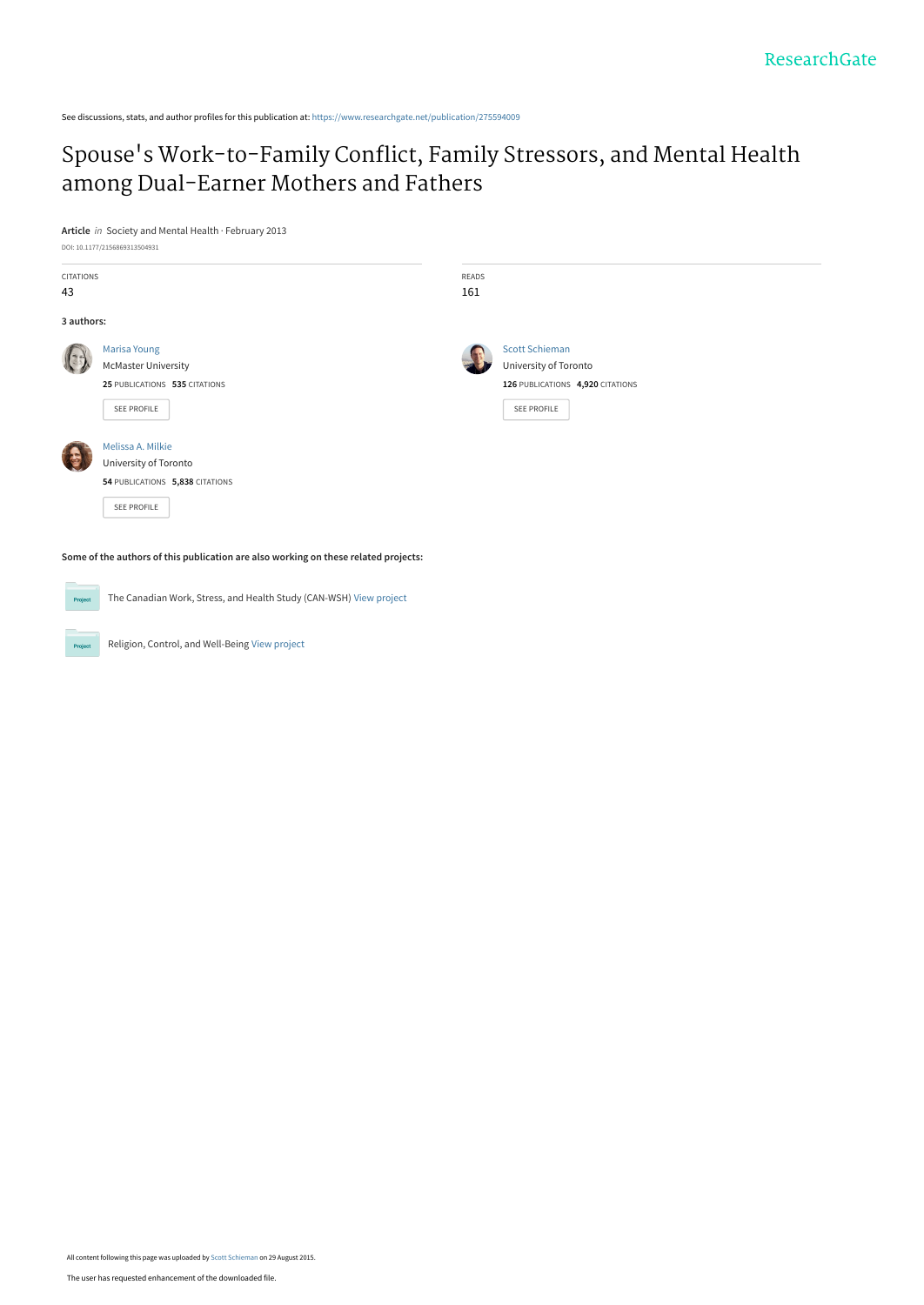

Society and Mental Health 2014, Vol. 4(1) 1–20  $\oslash$  American Sociological Association 2013 DOI: 10.1177/2156869313504931 http://smh.sagepub.com



# Spouse's Work-to-family Conflict, Family Stressors, and Mental Health among Dual-earner Mothers and Fathers

Marisa Young<sup>1</sup>, Scott Schieman<sup>2</sup>, and Melissa A. Milkie $3$ 

#### Abstract

We examine the association between perceptions of spouse's work-to-family conflict, family stressors, and mental health outcomes using data from a sample of 1,348 dual-earning parents from a 2011 national survey of Canadian workers. Based on crossover stress theory and the stress process model, we hypothesize that perceptions of spouse's work-to-family conflict are associated with family stressors, which mediate the association between perceptions of spouse's work-to-family conflict and respondent's mental health. Using ordinary least square regression techniques, we find that perceptions of spouse's work-to-family conflict are associated with mental health outcomes as well as secondary family stressors. Furthermore, the family stressors resulting from perceptions of spouse's work-to-family conflict facilitate family-to-work conflict among respondents, which further explains the association between perceptions of spouse's workto-family conflict and mental health outcomes. We discuss the implications of these findings for theories of crossover stress and the stress process model.

#### Keywords

crossover stress, work-to-family conflict, family stressors, family-to-work conflict, mental health

North Americans are increasingly reporting difficulties balancing paid work expectations and unpaid family obligations, which contributes to work-to-family conflict—a common problem affecting mental health in the twenty-first century (Duxbury, Lyons, and Higgins 2008; Nomaguchi 2009). Within this context, researchers have sought to expand the scope of analyses beyond the individual's own consequences of work-tofamily conflict to focus on the *crossover stress* it places on other family members (Bakker, Westman, and Hetty van Emmerik 2009; Westman 2001). Dual-earning couples with children may be especially vulnerable to the crossover stress associated with work-to-family conflict. Roughly 70 percent of couples in the United States and 75 percent of couples in Canada are classified as ''dual-earning''—a circumstance in which each spouse works an average of 30 to 40 hours per week, and many of these individuals must also satisfy family-related obligations (Jacobs and Gerson

1 McMaster University, Hamilton, Ontario, Canada <sup>2</sup>University of Toronto, Toronto, Ontario, Canada <sup>3</sup>University of Maryland, College Park, MD, USA

Corresponding Author:

Marisa Young, Department of Sociology, McMaster University, 1280 Main Street West, Hamilton Ontario, Canada. Email: myoung@mcmaster.ca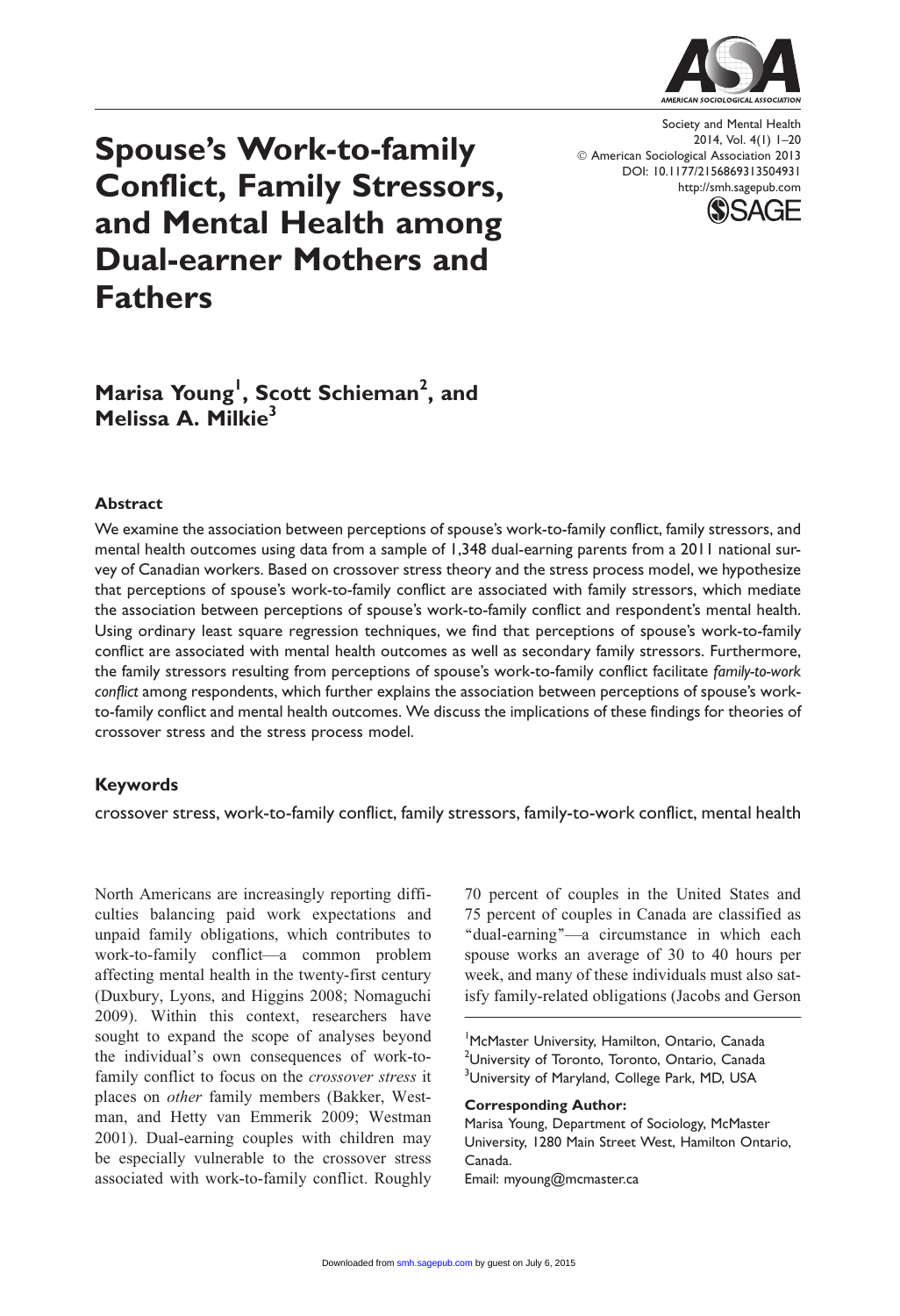2004; Marshall 2009). Among these couples, approximately 60 percent report at least moderate levels of work-to-family conflict, and work-tofamily conflict is increasing particularly among men in both the United States and Canada (for US figures, see Aumann, Galinsky, and Matos 2011; Nomaguchi 2009; for Canadian figures, see Duxbury et al. 2008; Johnson, Lero, and Rooney 2001; Marshall 2009). These trends underscore the need for more research on the crossover stress of work-to-family conflict for both spouses.

The ways in which crossover stress impacts spouses' mental health remain unclear, despite research to date. Some scholars hypothesize that an individual's exposure to work-related stressors elicits support and empathy from the other spouse, who in turn becomes emotionally burdened by the person's stress (Westman 2001; Wethington 2000). Other research suggests that spouses' conflicting job demands foster work-to-family conflict that results in family-related problems like spousal disputes and problems with children, which may compromise the well-being of the other spouse (Bakker, Demerouti, and Dollard 2008; Matthews et al. 2006; Stevens, Kiger, and Riley 2006). It is also unclear whether these processes operate differently for men and women. Research from the 1980s finds that the effects of crossover stress are stronger for wives compared to husbands (Jackson and Maslach 1982; Long and Voges 1987). More recent studies report contrary or null findings, however (Hammer, Allen, and Grigsby 1997; Westman and Etzion 2005). These competing results may reflect changing gender roles (Doucet 2006).

We elaborate and clarify these arguments by examining one spouse's perception of the other spouse's work-to-family conflict and the ways that these perceptions influence family stressors, family-to-work conflict, and mental health outcomes.<sup>1</sup> We recognize that actual reports from spouses about their own work-to-family conflict might be the preferred measure instead of the respondent's perceptions (Geist 2010). We argue that the respondent's perceptions of his or her spouse's work-to-family conflict are of critical importance for the assessment of the respondent's reported family stressors and mental health. Regardless of a spouse's objective conflicts between work and family expectations, it is the perception of these actions that shape experiences of family processes and mental health outcomes (for similar arguments, see Stevens et al. 2006; Wheaton 1997).

Using the respondents' reports of their spouses' work-to-family conflict, we seek to answer the following research questions:

- Research Question 1: Are perceptions of spouses' work-to-family conflict associated with respondents' reports of family stressors (i.e., spousal disputes, problems with children, marital dissatisfaction) and family-to-work conflict?
- Research Question 2: Are perceptions of spouses' work-to-family conflict associated with respondents' distress and anger?
- Research Question 3: Do family stressors and family-to-work conflict mediate any observed association between perceptions of spouses' work-to-family conflict and respondents' levels of distress and anger?
- Research Question 4: Do any of these associations differ for mothers and fathers?

For the sake of clarity and consistency, we use the following acronyms from this point:

- WFC = work-to-family conflict;
- FWC = family-to-work conflict;
- SPWFC = respondent's perception of their spouse's work-to-family conflict;
- RWFC = respondent's own experiences of work-to-family conflict;
- RFWC = respondent's own experiences of family-to-work conflict.

We hypothesize that SPWFC is associated with secondary family stressors, which then spill over and conflict with individuals' work obligations, resulting in RFWC. The additional family stress and RFWC associated with SPWFC account for SPWFC's deleterious psychological effects. We underscore the importance of testing these associations while simultaneously accounting for RWFC. Finally, in light of research on gender differences in experiences of work and family, we test whether our associations vary for women and men.

# THEORETICAL FRAMEWORK

# Crossover Stress: Work-to-family Conflict and Its Consequences

We conceptualize SPWFC as a form of crossover stress between closely related individuals. Crossover stress describes the processes where stressful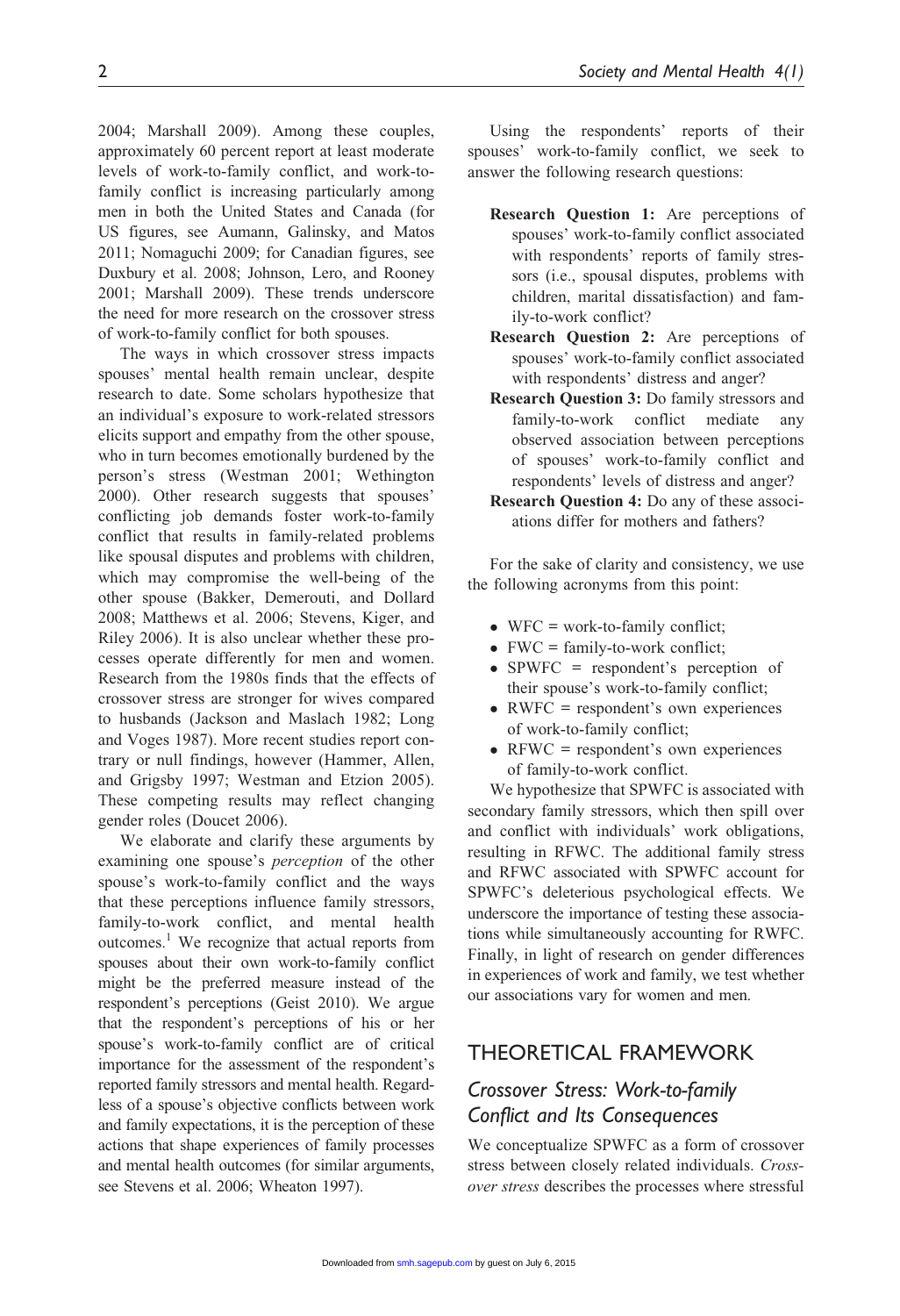experiences of one individual can influence the social and psychological experiences of a significant other (Bolger et al. 1989; Westman 2001; Wethington 2000). Crossover stress is a type of stress contagion, which involves "a cascade of demands and consequent emotional arousal from one area of life into another, between closely related individuals'' (Thoits 1995; Wethington 2000:229).

Research on the nature and consequences of crossover stress is rooted in role theory (Kahn et al. 1964), because it considers not only the experiences of the individual in a given role, but also other actors surrounding that individual. Role theory underscores the fluidity of boundaries between roles—a notion central to the recent conceptualization of border theory, where the experiences of work and home are seen as intertwined, each affecting the other and creating the potential for conflict (Clark 2000). Crossover theory applies these ideas to assess the extent to which an individual is affected by closely related others across various roles, such as work and family. Previous research on spouse's occupation demands, burnout, and exhaustion finds ample evidence to support these theories (Bakker et al. 2008; Westman and Etzion 1995; see Westman 2001, for a review). Studies on SPWFC also document crossover stress for work, family, and health outcomes (Hammer et al. 2005; Stevens et al. 2006).

We situate our research in this literature and integrate interindividual-level processes as possible influences on dual-earners' stress experiences and mental health outcomes (Bakker and Demerouti 2009; Westman 2001). From this perspective, we first hypothesize that SPWFC reflects crossover stress that may have mental health consequences for the respondent.

Hypothesis 1: SPWFC will be positively associated with respondent's own levels of psychological distress and anger.

#### Crossover Stress and Mental Health

Although the association between crossover stress and health is well documented, explanations for the linking mechanisms involved in these processes are less clear. One argument purports that the negative health effects of crossover stress may occur when one spouse feels a painful empathy in response to another's stressful experiences (Bakker et al. 2009; Bolger et al. 1989; Westman

2001; Wethington 2000). According to this perspective, stressors result in "direct empathetic crossover,'' where experiences of one individual produce an empathetic reaction in significant others, leading them to suffer additional stress or strain (Westman 2001:729). Individuals may encounter psychological distress as a result of SPWFC because of the empathy they feel toward a loved one. Previous scholars have referred to this process as the *cost of caring* (Kessler and McLeod 1984; Wethington  $2000$ .

This so-called empathy explanation has largely dominated research on crossover stress to date (Bakker and Demerouti 2009; Westman 2001). Our study does not seek to directly test this theory. Instead, we draw attention to the potential mechanisms that may account for part of the association between SPWFC and individuals' mental health. We argue that SPWFC may disrupt the family sphere by inhibiting individuals' efforts to meet domestic obligations or invest time with other family members (Bolger et al. 1989; Hochschild 1989; Milkie 2010). These conditions may contribute to spousal disputes, problems among children, and marital dissatisfaction—factors that in turn may *mediate* the association between SPWFC and mental health (Bakker et al. 2008; Matthews et al. 2006). By evaluating these potential mediating mechanisms, we move beyond the conventional empathy-focused explanations of crossover stress to incorporate a broader assessment of the secondary family stressors that SPWFC may influence.

## Applying the Stress Process Model to Explain the Impact of Crossover Stress

We draw upon the stress process model to clarify our points (Pearlin 1999). Specifically, we use concepts of primary stressors, secondary stressors, and stress proliferation to develop a conceptual framework for the mediating processes in the association between SPWFC and mental health. According to the stress process model, the association between primary and secondary stressors is referred to as "stress proliferation," where one stressor creates additional stressors or exacerbates their effects. We integrate these concepts in our analyses to hypothesize that SPWFC is related to family stressors, like spousal disputes, problems with children, and marital dissatisfaction, and part of the association between SPWFC and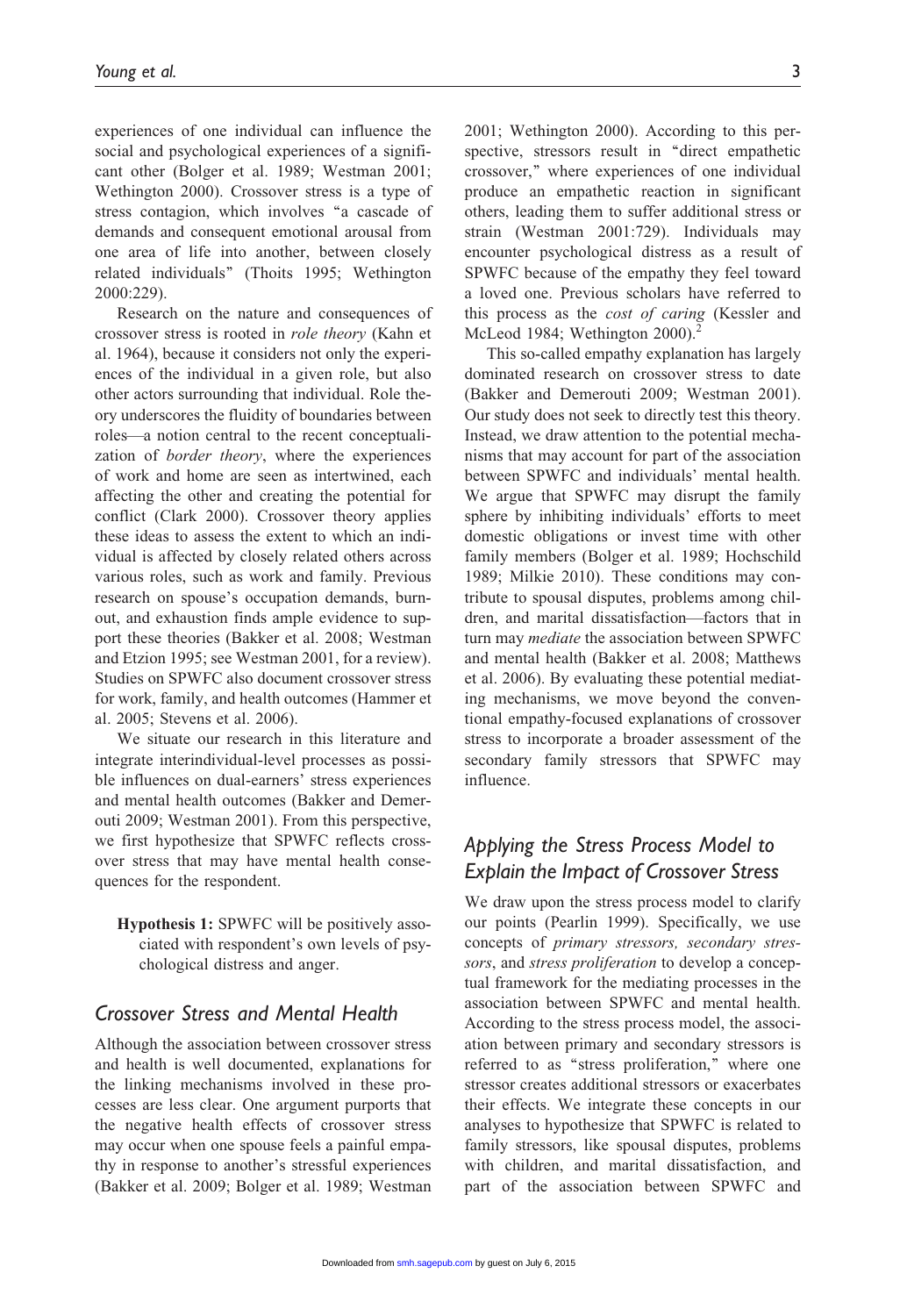respondents' mental health might therefore be attributable to these secondary family stressors (Matthews et al. 2006; Stevens et al. 2006; Westman and Vinokur 1998).

Although most previous research has neglected to emphasize the role of secondary family stressors for crossover stress and mental health, some limited evidence supports these ideas (Hammer et al. 2005; Matthews et al. 2006; Stevens et al. 2006). Westman's (2001) review of crossover stress highlights that one spouse's role conflict may lead them to socially undermine the other spouse through displayed expressions of negative affect and increased reticence to support the other spouse's future endeavours. These actions can fuel spousal conflicts and decrease marital satisfaction, subsequently compromising both spouses' mental health (Westman and Vinokur 1998). These results parallel those in a study by Matthews et al. (2006), who find that SPWFC is associated with more relationship tensions that result in symptoms of distress. Based on these ideas and evidence, we hypothesize that SPWFC may be the catalyst for stress proliferation that crosses over and permeates family experiences, generating additional strains and elevating levels of distress/ anger.

Hypothesis 2a: SPWFC will be positively associated with additional family stressors. Hypothesis 2b: Family stressors will mediate the positive association between SPWFC and respondent's distress and anger. That is, SPWFC is associated with more distress and anger because it tends to increase exposure to family stressors.

## SPWFC, Family Stressors, and Respondent's Family-to-work Conflict

Additional family stressors may result in elevated family-to-work conflict among respondents (RFWC), which could account for the remaining association between SPWFC and individual's mental health. RFWC is defined as a form of interrole conflict in which the pressures from the family domain are incompatible with the work domain. RFWC may arise when individuals experience an imbalance or incompatibility of resources and demands across family and work domains. Chronic FWC can lead to fatigue, anxiety, distress, and anger. Most literature highlights antecedents of FWC as arising from the family domain, such as stressors like spousal disputes, child care obligations, and marital dissatisfaction (Bellavia and Frone 2005; Byron 2005).

In line with these ideas, we argue that SPWFC may place additional pressure on individuals because it facilitates exposure to family stressors and, secondarily, RFWC. Based on traditional approaches to crossover stress, SPWFC may activate a degree of empathy from the respondent, which in turn could foster emotional strain (Bolger et al. 1989; Wethington 2000). While we do not test this argument directly, SPWFC may remain associated with RFWC net of secondary family stressors because of related feelings of empathy associated with the cost of caring. These pressures and emotions spill over into the work sphere and affect individuals' ability to meet paid work expectations. The resulting experience of RFWC may compromise dual earners' mental health.

- Hypothesis 3a: SPWFC and family stressors will be positively associated with RFWC.
- Hypothesis 3b: RFWC will partially mediate the positive associations between both SPWFC and family stressors. That is, SPWFC is associated with RFWC because it tends to increase exposure to family stressors.
- Hypothesis 3c: RFWC will partially mediate the positive associations between family stressors and distress or anger. That is, family stressors are associated with more distress and anger because they tend to increase exposure to RFWC.

## Are Mothers and Fathers Different?

We hypothesize that the focal associations outlined previously may differ for mothers and fathers because of persistent gendered expectations in work and family spheres, as well as women's more generous consideration of others' problems (Hochschild 1989; Rosenfield and Smith 2010). These ideas originate from theories on gender differences in self-salience and mental health (Kessler and McLeod 1984; Rosenfield and Smith 2010). Women tend to be more sensitive to others based on gender socialization and may be more aware of—and therefore more affected by—their husbands' work-to-family conflict (Rosenfield and Smith 2010).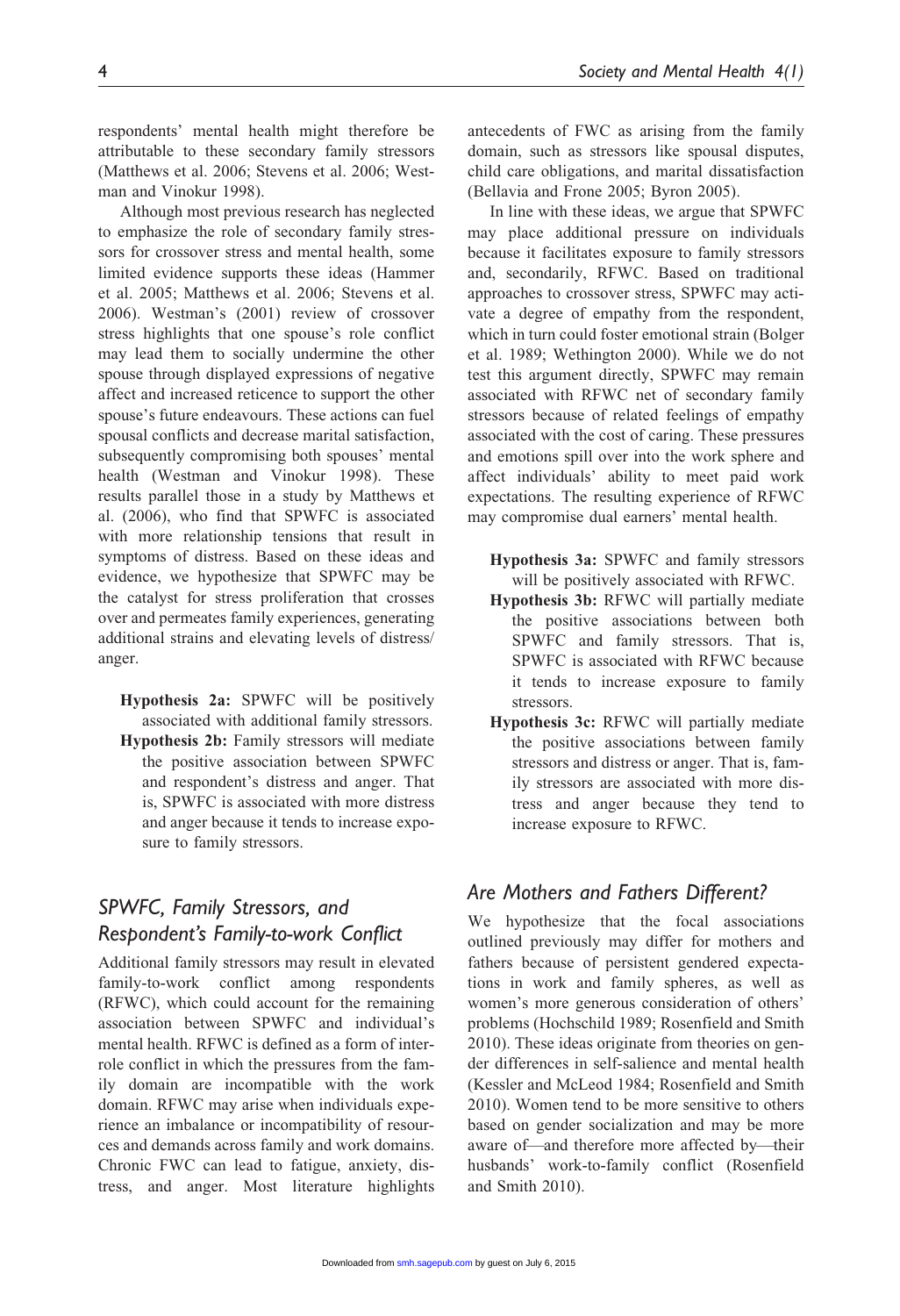These ideas resonate with gender perspectives, which emphasize the importance of cultural expectations for performance, and of power in everyday social relations (Ridgeway 2011). A wife's greater awareness of her husband's situation may be based on her relative power, with everyday problems in the home being interpreted through a gendered lens that influences the quality and content of the relationship (Ridgeway 2011). By extension, women may assume their behavior to be socially evaluated based on their adherence to stereotypes and powerful expectations about being a ''good wife'' (Ridgeway 2011; West and Zimmerman 1987).

Together, these perspectives suggest that women may tend to be more reactive to SPWFC, resulting in comparatively more family stressors, RFWC, and mental health consequences. Research from the 1980s supports these ideas (Jackson and Maslach 1982; Long and Voges 1987), as well as a more recent study by Demerouti, Bakker, and Schaufeli (2005), which finds that women report more exhaustion as a result of SPWFC compared to men. Based on this evidence, we hypothesize that the positive associations between SPWFC, family stressors, and distress or anger will be stronger for women compared to men.

Hypothesis 4: SPWFC will be a stronger predictor of family stressors, RFWC, and distress or anger among women compared to men.

Despite the plausibility of this hypothesis, more recent research on gender differences in crossover stress is rather sparse and cannot shed much light on the topic. Some studies using data from the 1990s do suggest, however, that the gender differences in the effect of crossover stress may be weaker than traditional theories might predict (Hammer et al. 1997; Westman et al. 2008). Hammer and colleagues (1997) find that husbands' work salience and job schedule have no effect on their wives' WFC, whereas women's work salience—in terms of career priority—is actually negatively associated with their husband's WFC. The authors did not examine links to mental health, however. Research by Westman and Etzion (2005) report no gender differences in the effect of one spouse's reports of WFC on the other spouse, but this study was based on a highly specialized sample. Nevertheless, these contrary or null findings may reflect growing equality in gender behaviors across spheres (Aumann et al. 2011; Doucet 2006).

## A Caveat to Consider: The Combined Effects of Spouses' Work-to-family **Conflict**

At this juncture, it is essential to take into account RWFC. In dual-earning families, both spouses are likely to report relatively high levels of work-tofamily conflict, which may confound the effects of either spouse's WFC on family stressors, RFWC, and mental health (Aumann et al. 2011). In particular, RWFC may bias reports of SPWFC. Because spouses do not always have sufficient information about the other, each individual may draw from his or her own experience to produce an estimate of the other's situation. Kenny and Acitelli (2001) refer to this process as *assumed*similarity bias where one spouse may simply assume that the other's situation is similar to his or her own. Applied to our analyses, it may be that SPWFC reflects respondents' own exposure to RWFC, at least to some degree. For these reasons, we assess the influences of SPWFC and RWFC simultaneously to neutralize potential spurious associations and any assumed-similarity biases that might appear in respondents' reports.<sup>3</sup>

#### Summary of Hypotheses

Overall, our study attempts to disentangle the complex association between SPWFC and mental health (Hypothesis 1). We argue that SPWFC facilitates secondary family stressors, including spousal disputes, problems with children, and marital dissatisfaction (Hypotheses 2a, 2b), which then increase exposure to RFWC. Together, secondary family stressors and their resulting RFWC account for the association between SPWFC and the respondent's levels of distress and anger (Hypotheses 3a, 3b, 3c). However, we hypothesize that our focal associations may differ for men and women (Hypotheses 4). In all analyses, we assess the impact of SPWFC and RWFC simultaneously. Figure 1 illustrates our hypotheses.

#### METHODS

#### Sample

To test the hypotheses outlined previously, we analyze data from the 2011 Canadian Work Stress and Health study (CAN-WSH), a national survey of the Canadian labor force. Interviews were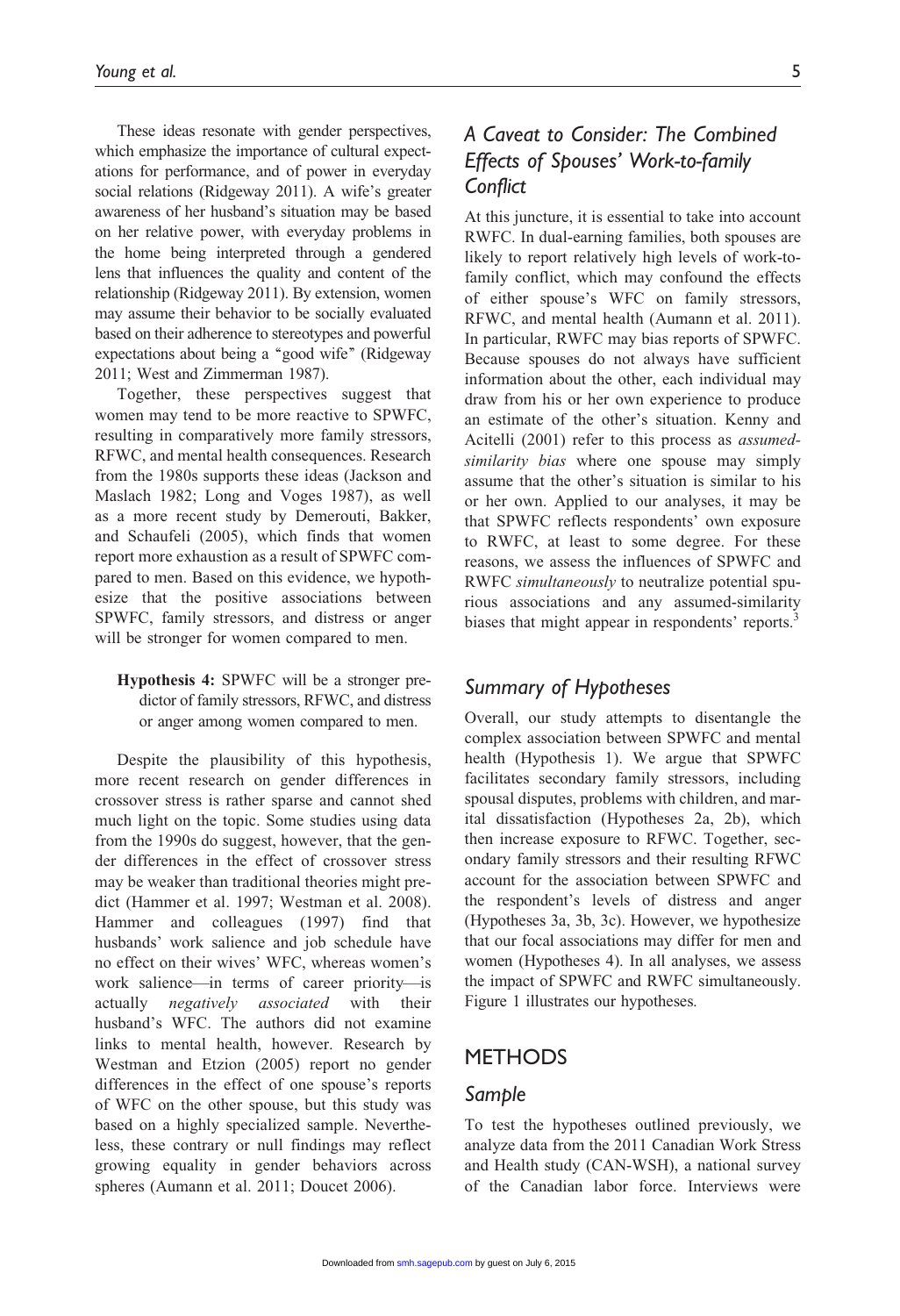

Figure 1. Conceptual framework of spouse's work-to-family conflict, family stressors, family-to-work conflict, and mental health among dual-earner mothers and fathers.

Note: The solid lines represent the direct effects between variables. The dashed lines indicate moderating effects of gender on the association between respondent's perception of their spouse's work-to-family conflict, family stressors, and mental health outcomes. We hypothesize that all associations are positive in direction.

conducted by telephone between January and August 2011. To be eligible to participate in the study, individuals had to be: (1) residing in Canada, (2) 18 years of age or older, (3) currently working at a paid job or operating an income-producing business, (4) employed in the civilian labor force, and (5) living in a noninstitutional residence. In households with more than one eligible person, we used the ''next birthday'' method to randomly select a study participant. Calls were made to a regionally stratified unclustered random probability sample generated by random-digit-dial methods. Interviews were conducted in English or French and averaged approximately 30 to 35 minutes. Study participants received a \$20 gift card for completing the interview. The final full sample included 6,004 participants and was weighted by gender, age, marital status, and education according to distributions in the 2006 Canadian census. The response rate was approximately 40 percent. We restrict analyses to respondents working full-time based on Canadian standards (30 hours or more per week; see Statistics Canada 2009) with a full-time working spouse and at least one child in the household: 1,496 respondents met these criteria. An additional 148 cases were missing across focal measures, including SPWFC,

education, age, and children's problems. However, these missing patterns appeared to be random and likely have limited influence on our overall analyses. Our final analytical sample contains 820 mothers and 528 fathers. Of these respondents, 1,066 reported they were married and 282 were cohabiting.

## Focal Measures

**Psychological Distress.** We use seven items of generalized psychological distress from the K10 index developed by Kessler and colleagues (2002) and used in recently published research (Young and Schieman 2012). These items ask about the frequency of the following symptoms in the past month: "anxious or tense," "nervous," "worry a lot about little things," "had trouble keeping your mind on what you were doing,'' "restless or fidgety," "sad or depressed," and ''hopeless.'' Response choices are all of the time  $(1)$ , most of the time  $(2)$ , some of the time  $(3)$ , a little of the time (4), and none of the time (5). We reverse-coded these responses and averaged the items to create the index; higher scores indicate greater levels of psychological distress ( $\alpha$  = .83).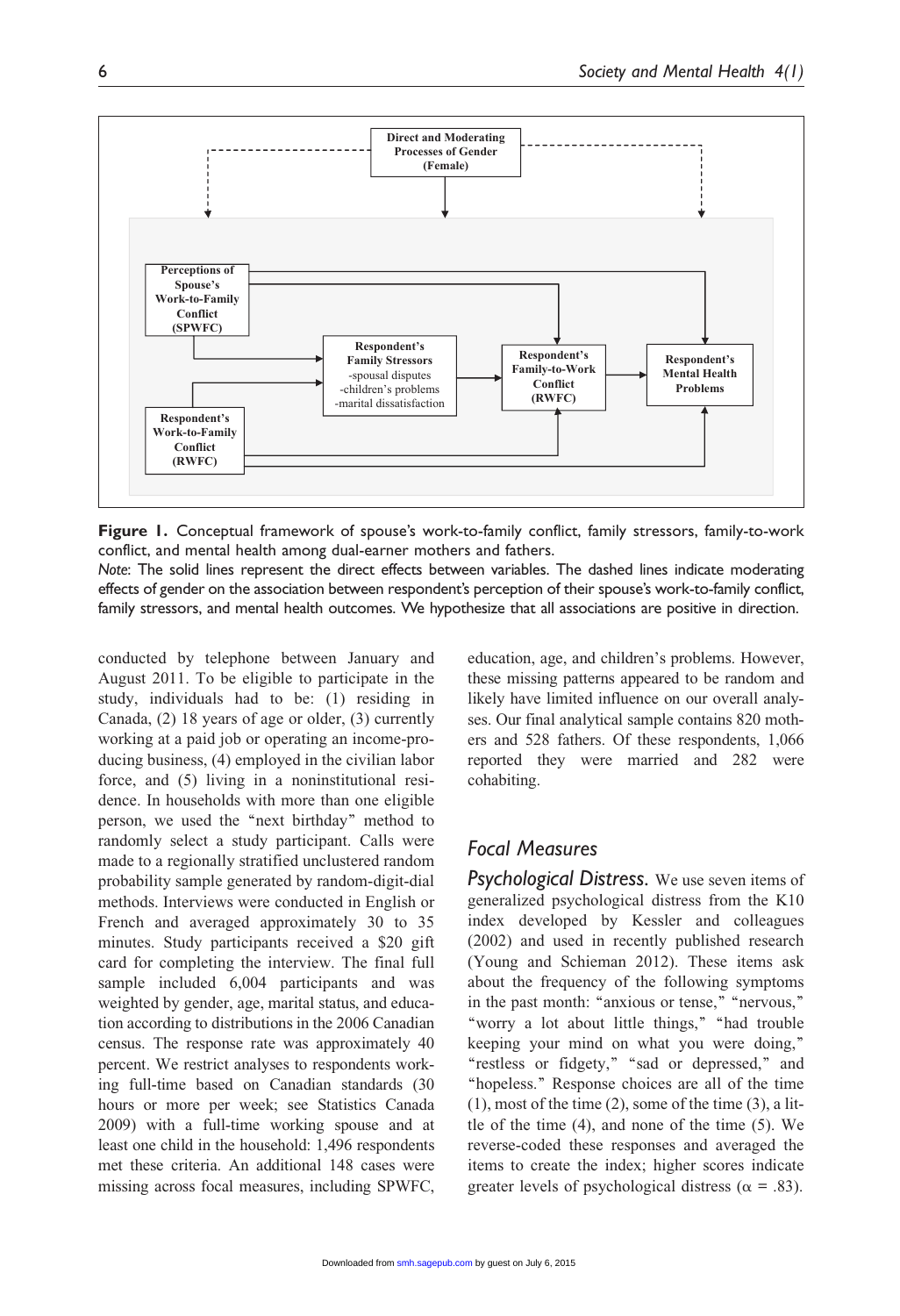Anger. We use three items to assess study participants' experience of anger in the past month: "feel annoyed or frustrated," "angry," and "yell at someone or something.'' These items have been published in prior work that examines the social correlates and consequences of anger (Schieman 2010). Responses are coded as follows: none of the time (1), a little of the time (2), some of the time (3), most of the time (4), and all of the time (5). We averaged the items so that higher scores indicate more anger ( $\alpha$  = .70).

Perceptions of Spouse's Work-to-family Conflict (SPWFC). We assess SPWFC with an item that asks: ''In the last three months, how often did your spouse's/partner's job interfere with home or family life.'' Response choices include never (1), rarely (2), sometimes (3), often (4), and very often (5). This measure is similar to the one used in the National Study of the Changing Workforce (Families and Work Institute 2008). While single item measures of perceptions are not ideal, they have been used in previous research on crossover stress (Matthews et al. 2006; Stevens et al. 2006).<sup>4</sup>

Respondent's Work-to-family Conflict  $(RWFC)$ . We use four items to measure RWFC adapted from the National Study of the Changing Workforce (Families and Work Institute 2008). The items ask study participants how often in the last three months they have experienced the following: "not had enough time for the important people in your life because of your job," "not have the energy to do things with the important people in your life because of your job," "work kept you from doing as good a job at home as you could,'' and ''job kept you from concentrating on important things in your family or personal life.'' Response choices are very often (1), often  $(2)$ , sometimes  $(3)$ , rarely  $(4)$ , and never  $(5)$ . We reverse-coded and averaged items so that higher scores indicate more RWFC ( $\alpha$  = .90).

**Spousal Disputes.** We use one item to assess spousal disputes. Respondents were asked how often in the last three months they argued with their spouse about housework, finances, or their relationship. Responses include never (1), rarely (2), sometimes (3), often (4), and very often (5). Higher scores reflect more frequent disputes.

Children's Problems. We use an index of three items to assess problems in the past three months. Respondents were asked how often any of their children had (a) problems at school, (b) problems with friends or peers, or (c) health problems. Response choices are coded as follows: never (1), rarely (2), sometimes (3), often (4), and very often (5). We averaged the items to create the child problems index. Higher scores indicate more problems ( $\alpha$  = .67). Only items applicable to the age of the child(ren) were included in the index. If a respondent has only one child who is very young, the only applicable item relates to the child's health. We provide a breakdown of applicable responses by age of child in Appendix B.

Marital Dissatisfaction. Marital dissatisfaction was measured by three items where respondents were asked the extent to which they agree with the following statements: "I feel very close to my spouse/partner," "my spouse/partner takes the time to talk over my problems with me,'' and ''I know that my spouse/partner will always be there for me.'' Response choices were strongly disagree (1), somewhat disagree (2), somewhat agree (3), and strongly agree (4).We reversecoded and averaged the items so that higher scores reflect greater marital dissatisfaction ( $\alpha$  = .77).

Respondent's Family-to-work Conflict (RFWC). We use four items to measure RFWC. These standard items have been used in several national surveys (Families and Work Institute 2008; Young and Schieman 2012). The items ask study participants how often in the last three months: "family or personal life kept you from doing as good a job at work as you could," "family or personal life keep you from concentrating on your job," "family or personal life drain you of the energy you needed to do your job," and ''how often did you not have enough time for your job because of your family or personal life.'' Response choices are very often (1), often (2), sometimes (3), rarely (4), and never (5). We reverse-coded and averaged items such that higher scores indicate more RFWC ( $\alpha$  = .86).

## Control Measures

Our analyses control for a variety of social and work- and family-related conditions.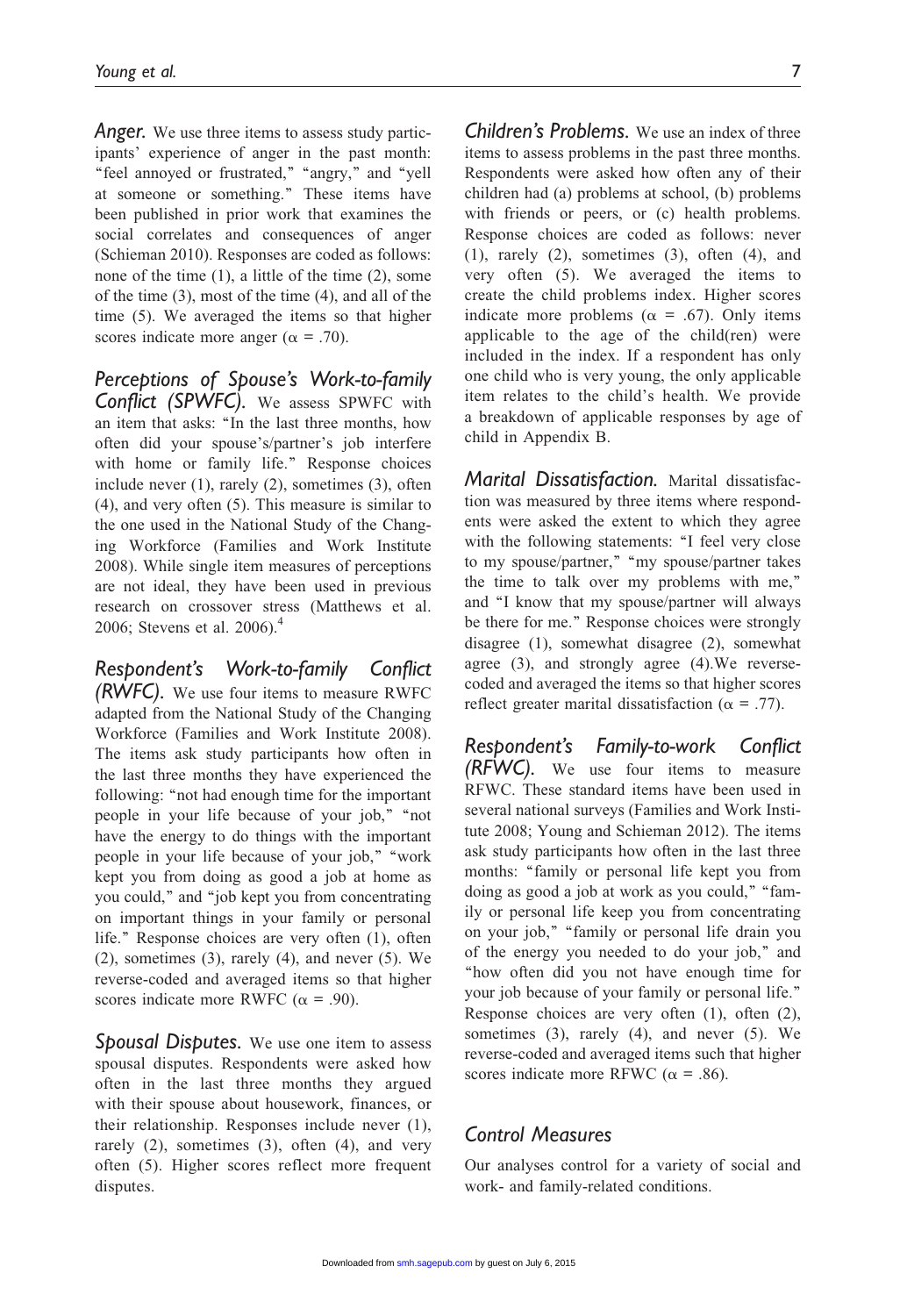- Gender was coded 1 for women and 0 for men.
- Respondent's age is coded in years.
- Race/ethnicity: We compare respondents who are white to all other ethnic categories.<sup>5</sup>
- *Education* is coded as a series of dummy variables: high school or GED, some college, associate degree, four-year college degree, and graduate or professional degree, compared to less than high school (reference category).
- Personal income: We asked respondents about personal earnings in the year 2010 from all sources, before taxes. We divide this figure by 10,000 to clarify the interpretations of effects.<sup>6</sup>
- Respondent's and spouse's work hours are measured as continuous variables.
- Respondent's previous mental health is measured with an item that asks about having ever received a diagnosis for a mental health condition. This item is a single, retrospective measure, and therefore limited. However, in cross-sectional data it is helpful to use reports of mental health problems in an attempt to correctly model causal associations.
- Spouse's general health: Participants were asked whether the health of their spouse was poor (1), fair (2), very good (3), good (4), or excellent (5) at the time of the survey.
- Number and age of children were measured using a series of continuous count variables for the number of children the respondent had living at home between the ages of 0 to 5 years, 6 to 11 years, and 12 to 18 years of age.
- Division of household labor includes measures of household chores and child care; respondents were asked about the distribution of eight household tasks between themselves and their spouse (Sweet, Bumpass, and Call 1988). These tasks included (a) preparing meals, (b) laundry, (c) cleaning house, (d) shopping for groceries, (e) dishes, (f) getting children ready for school, (g) helping children with homework, and (h) organizing family activities. Response choices included (1) you always do it, (2) you

usually do it, (3) both you and your spouse do it, (4) your spouse usually does it, or (5) your spouse always does it. Higher scores indicate that spouses perform more domestic tasks ( $\alpha$  = .87).

#### Plan of Analysis

Before testing our focal hypotheses, we examine gender differences across all variables included in our analyses (Table 1). We use t-tests for differences in means for continuous variables and chisquare tests for our binary measures. Next, we test our focal hypotheses using ordinary least square regression techniques in Stata12. Our analytical approach resembles previous research that models complex processes between work, family, and health outcomes (Schieman and Young 2010; Young and Schieman 2012). We outline our specific approach in the following.

In Table 2, we first examine the impact of SPWFC on family stressors (Hypothesis 2) and RFWC (note that we estimate the impact of SPWFC on RFWC with and without family stressors in the equation; Models 1 and 2, respectively). In Tables 3 and 4 we estimate our mental health outcomes: psychological distress and anger. In each table, Model 1 tests the direct effect of SPWFC on mental health (Hypothesis 1). Model 2 considers the association between SPWFC and mental health, net of RWFC. Model 3 tests the mediating effects of family stressors simultaneously (Hypothesis 2b). Model 4 tests whether RFWC mediates the remaining association between SPWFC and mental health after accounting for family stressors (Hypothesis 3c). We use a formal Sobel test to determine significant mediating associations:

$$
z = \frac{ab}{\sqrt{b^2 s_a^2 + a^2 s_b^2}},
$$

where  $a$  and  $s_a$  represent the coefficient and standard error for the independent variable (e.g., SPWFC) on the mediating variable (e.g., spousal disputes), respectively; b and  $s<sub>b</sub>$  represent the coefficient and standard error for the association between the independent variable (e.g., spousal disputes) and the outcome variable (e.g., distress), respectively. This test determines whether the association between the independent and the outcome variable is different from zero. We use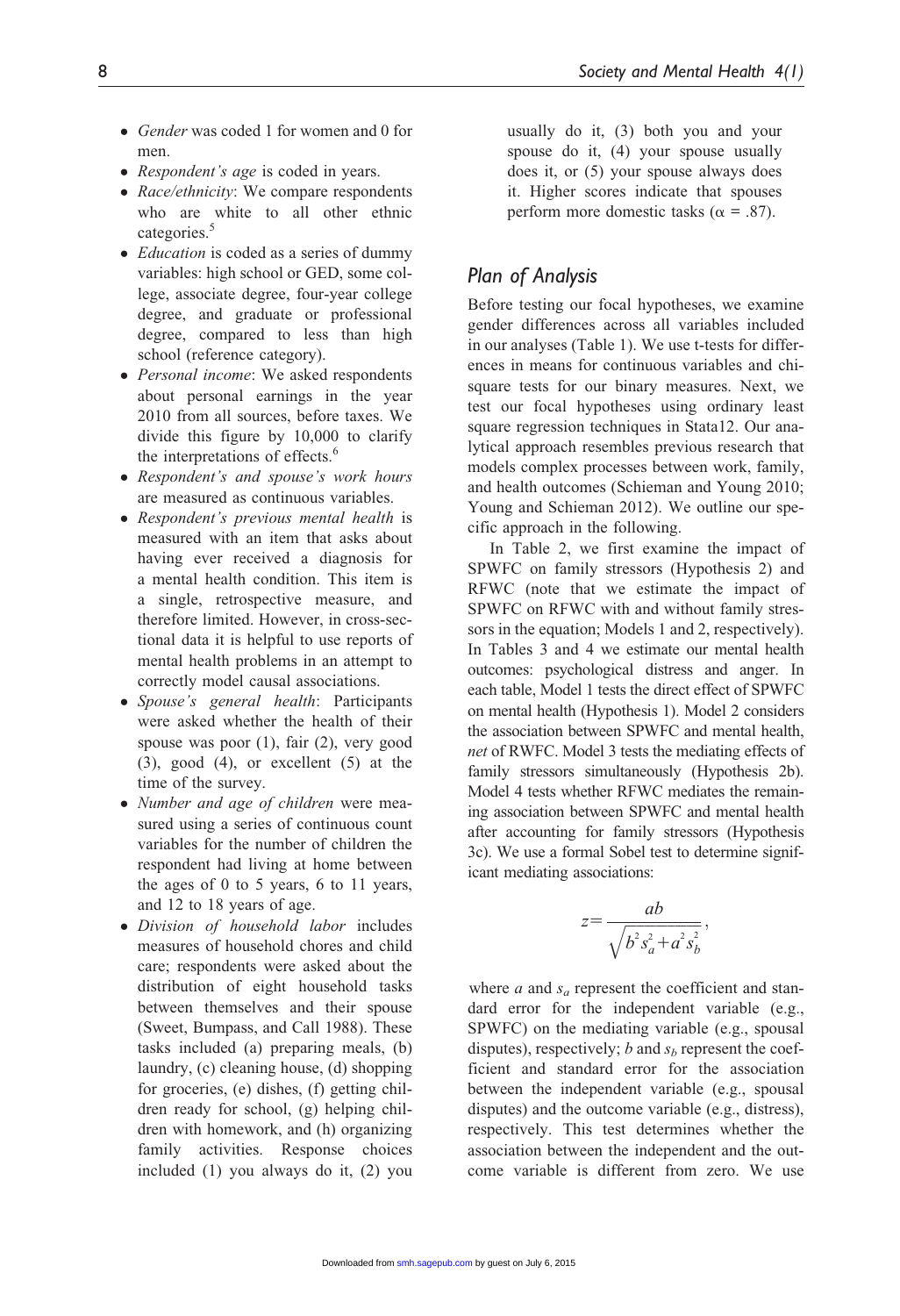|                              | Mothers $(N = 820)$   |           | Fathers $(N = 528)$   |           | Total Sample $(N = 1,348)$ |       |  |
|------------------------------|-----------------------|-----------|-----------------------|-----------|----------------------------|-------|--|
| <b>Focal Measures</b>        | Percentage<br>or Mean | <b>SD</b> | Percentage<br>or Mean | <b>SD</b> | Percentage<br>or Mean      | SD    |  |
| Psychological distress       | 2.21                  | .68       | 2.05                  | .64       | $2.14***$                  | .67   |  |
| Anger                        | 2.46                  | .69       | 2.36                  | .69       | $2.42**$                   | .69   |  |
| <b>SPWFC</b>                 | 2.38                  | Ш         | 2.03                  | 1.00      | $2.24***$                  | 1.08  |  |
| <b>RWFC</b>                  | 2.64                  | 1.03      | 2.68                  | 1.00      | 2.66                       | 1.02  |  |
| Spousal disputes             | 2.42                  | 1.01      | 2.30                  | .96       | $2.38*$                    | .99   |  |
| Children's problems          | 1.81                  | .69       | 1.80                  | .69       | 1.81                       | .69   |  |
| Marital dissatisfaction      | 1.36                  | .51       | 1.29                  | .42       | $1.33**$                   | .49   |  |
| <b>RFWC</b>                  | 2.00                  | .78       | 1.87                  | .71       | $1.95***$                  | .78   |  |
| Age                          | 39.63                 | 7.23      | 41.62                 | 7.66      | $40.41***$                 | 7.40  |  |
| White                        | .86                   |           | .86                   |           | .86                        |       |  |
| Less than high school        | .03                   |           | .06                   |           | .04                        |       |  |
| High school                  | . 14                  |           | .15                   |           | . I 5                      |       |  |
| Associate's degree           | $\overline{11}$       |           | $  \cdot  $           |           | .H                         |       |  |
| Some college                 | $\overline{11}$       |           | .13                   |           | .12                        |       |  |
| College                      | .46                   |           | .37                   |           | .42                        |       |  |
| Postgraduate degree          | .16                   |           | .18                   |           | .17                        |       |  |
| Personal income <sup>a</sup> | 5.00                  | 4.09      | 7.35                  | 3.63      | 6.00                       | 4.00  |  |
| Work hours                   | 35.36                 | 12.35     | 44.74                 | 11.76     | 39.04***                   | 12.96 |  |
| Spouse's work hours          | 44.83                 | 10.45     | 35.40                 | 11.51     | $41.13***$                 | 1.8   |  |
| Previous mental health       | .19                   | .39       | .09                   | .29       | .15                        | .36   |  |
| Spouse's general health      | 3.73                  | .94       | 3.74                  | .98       | 3.73                       | .95   |  |
| Children under 6             | .57                   | .75       | .52                   | .72       | .56                        | .74   |  |
| Children 6 to 11             | .63                   | .78       | .59                   | .77       | .61                        | .78   |  |
| Children 12 to 18            | .66                   | .81       | .67                   | .87       | .66                        | .83   |  |
| Domestic tasks               | 3.77                  | .55       | 2.70                  | .53       | 3.35                       | .75   |  |

Table 1. Summary Statistics for All Study Variables.

Note. Asterisks reflect significant gender differences. SPWFC = respondent's perceptions of their spouse's work-tofamily conflict; RWFC = respondent's work-to-family conflict; RFWC = respondent's family-to-work conflict. <sup>a</sup>Personal income was divided by 10,000 throughout all analyses.

\* $p < .05.$  \*\* $p < .01.$  \*\*\* $p < .001$  (two-tailed test.)

a standard probability ( $p < .05$ ) to assess statistical significance (MacKinnon and Dwyer 1993).

To test gender differences across our focal associations (Hypothesis 4), we created and tested an interaction term between gender and SPWFC (i.e., gender  $\times$  SPWFC) on family stressors, RFWC, and our mental health outcomes (Hypothesis 4). $<sup>7</sup>$ </sup>

## RESULTS

Table 1 reports descriptive statistics for all focal variables, highlighting differences between mothers and fathers. Mothers report higher levels of distress and anger compared to fathers. Mothers

also perceive their spouses to have higher levels of SPWFC. Mothers report more spousal disputes, but similar levels of children's problems. Mothers tend to be more dissatisfied in their marriages and report more RFWC compared to fathers. In terms of general socioeconomic and demographic characteristics, the mothers and fathers in our sample are 40 years old on average, mostly white (86 percent), and a high proportion have either a college or postgraduate degree (42 percent and 17 percent, respectively). The average personal income is \$60,000, and most respondents report working an average of 39 hours per week, with spouses who work 41 hours per week. Only 15 percent report previous mental health problems and most respondents perceive their spouse to be in ''good''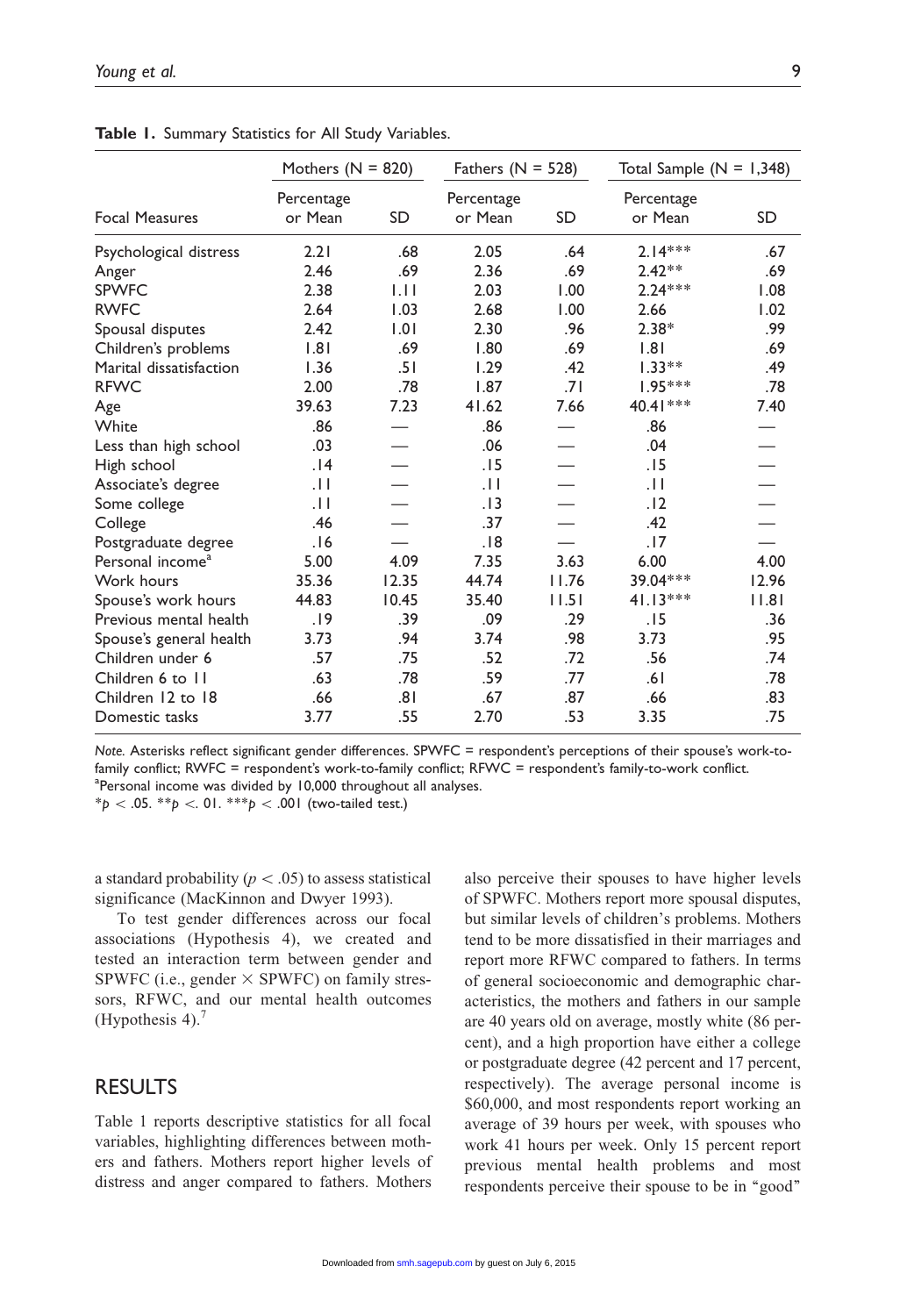|                                                                |                                                                                                                                                                                                                                                                                                                                                              |                                        |                                                                                                                                                                                                                                                                                                                    | Family-to-work Conflict                                                                                                                                                                                                                                                                                                           |                                                      |
|----------------------------------------------------------------|--------------------------------------------------------------------------------------------------------------------------------------------------------------------------------------------------------------------------------------------------------------------------------------------------------------------------------------------------------------|----------------------------------------|--------------------------------------------------------------------------------------------------------------------------------------------------------------------------------------------------------------------------------------------------------------------------------------------------------------------|-----------------------------------------------------------------------------------------------------------------------------------------------------------------------------------------------------------------------------------------------------------------------------------------------------------------------------------|------------------------------------------------------|
| Variable                                                       | Spousal Disputes<br>9S<br>م                                                                                                                                                                                                                                                                                                                                  | Children's Problems<br>9SE             | Marital Dissatisfaction<br><b>JSSE</b>                                                                                                                                                                                                                                                                             | Model<br><b>JSQ</b>                                                                                                                                                                                                                                                                                                               | 2<br>Model <sup>:</sup><br><b>JS G</b>               |
| SPWFC<br><b>RWFC</b>                                           | (030)<br>(.029)<br>38****<br>$17***$                                                                                                                                                                                                                                                                                                                         | (019)<br>(018)<br>.082 ***<br>$068***$ | $(013)$<br>$(013)$<br>$0.1***1$<br>$.029*$                                                                                                                                                                                                                                                                         | (023)<br>(020)<br>$.240***$<br>$ +$ $+$ $+$ $+$ $-$                                                                                                                                                                                                                                                                               | (.020)<br>(022)<br>$.204***$<br>$1***801$ .          |
| Children's problems<br>Spousal disputes<br>Family stressors    |                                                                                                                                                                                                                                                                                                                                                              |                                        |                                                                                                                                                                                                                                                                                                                    |                                                                                                                                                                                                                                                                                                                                   | $^{10.034)^a}$<br>$(.022)^{a}$<br>$120***$<br>182*** |
| Marital dissatisfaction                                        |                                                                                                                                                                                                                                                                                                                                                              |                                        |                                                                                                                                                                                                                                                                                                                    |                                                                                                                                                                                                                                                                                                                                   | 046)<br>.089**                                       |
| Gender (female)<br>Focal controls                              | (620)<br>$\frac{4}{1}$                                                                                                                                                                                                                                                                                                                                       |                                        | $-103**$                                                                                                                                                                                                                                                                                                           |                                                                                                                                                                                                                                                                                                                                   |                                                      |
| ge<br>Age                                                      | (500, 00)                                                                                                                                                                                                                                                                                                                                                    |                                        |                                                                                                                                                                                                                                                                                                                    |                                                                                                                                                                                                                                                                                                                                   |                                                      |
| White                                                          | (078)                                                                                                                                                                                                                                                                                                                                                        |                                        |                                                                                                                                                                                                                                                                                                                    |                                                                                                                                                                                                                                                                                                                                   |                                                      |
| Associate's degree <sup>b</sup><br>High school <sup>b</sup>    | (.163)<br>$\begin{array}{l} -015^{**} \\ -177^{**} \\ -0.57 \\ -0.05 \\ -0.05 \\ -0.05 \\ -0.05 \\ -0.05 \\ -0.05 \\ -0.05 \\ -0.05 \\ -0.05 \\ -0.05 \\ -0.05 \\ -0.05 \\ -0.05 \\ -0.05 \\ -0.05 \\ -0.05 \\ -0.05 \\ -0.05 \\ -0.05 \\ -0.05 \\ -0.05 \\ -0.05 \\ -0.05 \\ -0.05 \\ -0.05 \\ -0.05 \\ -0.05 \\ -0.05 \\ -0.05 \\ -0.05 \\ -0.05 \\ -0.05$ |                                        | $\begin{smallmatrix} (1,0) & (1,0) & (1,0) & (1,0) & (1,0) & (1,0) & (1,0) & (1,0) & (1,0) & (1,0) & (1,0) & (1,0) & (1,0) & (1,0) & (1,0) & (1,0) & (1,0) & (1,0) & (1,0) & (1,0) & (1,0) & (1,0) & (1,0) & (1,0) & (1,0) & (1,0) & (1,0) & (1,0) & (1,0) & (1,0) & (1,0) & (1,0) & (1,0) & (1,0) & (1,0) & (1,0$ | $\begin{array}{l} \textcircled{\scriptsize{3}}} \textcircled{\scriptsize{3}} \textcircled{\scriptsize{3}} \textcircled{\scriptsize{3}} \textcircled{\scriptsize{3}} \textcircled{\scriptsize{3}} \textcircled{\scriptsize{3}} \textcircled{\scriptsize{3}} \textcircled{\scriptsize{3}} \textcircled{\scriptsize{3}} \end{array}$ |                                                      |
| Some college <sup>b</sup>                                      |                                                                                                                                                                                                                                                                                                                                                              |                                        |                                                                                                                                                                                                                                                                                                                    |                                                                                                                                                                                                                                                                                                                                   |                                                      |
| College <sup>b</sup>                                           |                                                                                                                                                                                                                                                                                                                                                              |                                        |                                                                                                                                                                                                                                                                                                                    |                                                                                                                                                                                                                                                                                                                                   |                                                      |
| Postgraduate degree <sup>b</sup>                               |                                                                                                                                                                                                                                                                                                                                                              |                                        |                                                                                                                                                                                                                                                                                                                    |                                                                                                                                                                                                                                                                                                                                   |                                                      |
| Personal income                                                |                                                                                                                                                                                                                                                                                                                                                              |                                        |                                                                                                                                                                                                                                                                                                                    |                                                                                                                                                                                                                                                                                                                                   |                                                      |
| Work hours                                                     |                                                                                                                                                                                                                                                                                                                                                              |                                        |                                                                                                                                                                                                                                                                                                                    |                                                                                                                                                                                                                                                                                                                                   |                                                      |
| Previous mental health<br>Spouse's work hours                  | (620)                                                                                                                                                                                                                                                                                                                                                        |                                        | $107**$                                                                                                                                                                                                                                                                                                            |                                                                                                                                                                                                                                                                                                                                   |                                                      |
| Spouse's general health                                        | (0.50)                                                                                                                                                                                                                                                                                                                                                       |                                        | $-0$ 89***<br>020<br>013<br>013                                                                                                                                                                                                                                                                                    |                                                                                                                                                                                                                                                                                                                                   |                                                      |
| Children under 6                                               | (046)                                                                                                                                                                                                                                                                                                                                                        | (650, 0)<br>$\overline{5}$             |                                                                                                                                                                                                                                                                                                                    | (32)                                                                                                                                                                                                                                                                                                                              |                                                      |
| Children 6 to 11                                               | (039)                                                                                                                                                                                                                                                                                                                                                        | (026)<br>****093                       |                                                                                                                                                                                                                                                                                                                    | $(38)$<br>$(38)$<br>$(4)$<br>$(4)$                                                                                                                                                                                                                                                                                                |                                                      |
| Children 12 to 18                                              | (၁၁၈)<br>(၁၁၈)<br>(၁၁၈)                                                                                                                                                                                                                                                                                                                                      | (820)<br>$.156***$                     |                                                                                                                                                                                                                                                                                                                    |                                                                                                                                                                                                                                                                                                                                   |                                                      |
| Domestic tasks                                                 |                                                                                                                                                                                                                                                                                                                                                              | $(35)$<br>$(234)$<br>007               | $.157***$                                                                                                                                                                                                                                                                                                          |                                                                                                                                                                                                                                                                                                                                   |                                                      |
| Constant                                                       | 3.346***                                                                                                                                                                                                                                                                                                                                                     | 805***                                 | $\frac{1}{61}$<br>$.852***$<br>$.124$                                                                                                                                                                                                                                                                              |                                                                                                                                                                                                                                                                                                                                   |                                                      |
| $\mathbf{R}^2$                                                 | $-115$                                                                                                                                                                                                                                                                                                                                                       | 099                                    |                                                                                                                                                                                                                                                                                                                    |                                                                                                                                                                                                                                                                                                                                   |                                                      |
| aIndicates a significant mediated effect based on Sobel tests. |                                                                                                                                                                                                                                                                                                                                                              |                                        | Nate. SPWFC = respondent's perceptions of their spouse's work-to-family conflict, RWFC = respondent's work-to-family conflict.                                                                                                                                                                                     |                                                                                                                                                                                                                                                                                                                                   |                                                      |

Table 2. Regressions of Family Stressors and Respondent's Family-to-work Conflict on SPWFC (N = 1.348). Table 2. Regressions of Family Stressors and Respondent's Family-to-work Conflict on SPWFC (N = 1,348).

bCompared to respondents with less than high school. cPersonal income was divided by 10,000 in all analyses.  $*p < 0.5$ .  $**p < 0.1$ .  $***p < 0.01$  (two-tailed test).

aIndicates a significant mediated effect based on Sobel tests. <sup>b</sup>Compared to respondents with less than high school.<br>
<sup>C</sup>Personal income was divided by 10,000 in all analyses.<br>  $*_p$  < .05.  $**_p$  < .01.  $***_p$  < .001 (two-tailed test).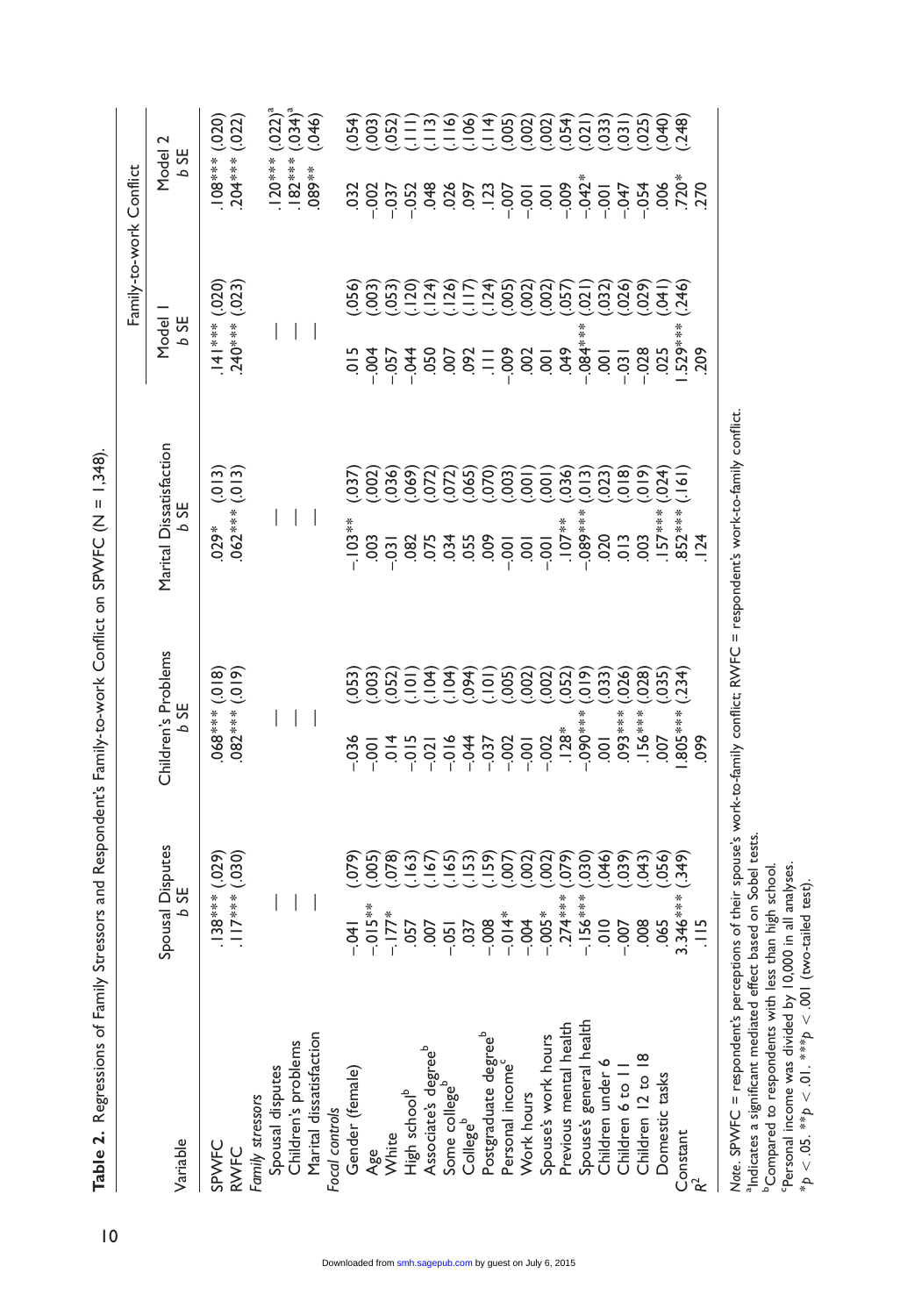|                                  |                    | <b>Psychological Distress</b> |                           |                           |  |  |
|----------------------------------|--------------------|-------------------------------|---------------------------|---------------------------|--|--|
|                                  | Model I            |                               | Model 3                   | Model 4                   |  |  |
| Variable                         | b SE               | b SE                          | b SE                      | b SE                      |  |  |
| <b>SPWFC</b>                     | $.098***$ $(.018)$ | $.062***$ (.018)              | $.041*$<br>(.017)         | .027<br>(.017)            |  |  |
| <b>RWFC</b>                      |                    | $.238***$ $(.022)$            | $.215***$ (.022)          | $.192***$<br>(.024)       |  |  |
| Family stressors                 |                    |                               |                           |                           |  |  |
| Spousal disputes                 |                    |                               | $.097***$ $(.019)^{a}$    | $.083***$<br>(.019)       |  |  |
| Children's problems              |                    |                               | $.078***$<br>$(.029)^{a}$ | $.054*$<br>(.029)         |  |  |
| Marital dissatisfaction          |                    |                               | $.071*$<br>(.039)         | .060<br>(.038)            |  |  |
| <b>RFWC</b>                      |                    |                               |                           | $.116***$<br>$(.028)^{a}$ |  |  |
| Focal controls                   |                    |                               |                           |                           |  |  |
| Gender (female)                  | $.134***$          | $.105**$                      | $.117*$                   | $.112*$                   |  |  |
|                                  | (.051)             | (.049)                        | (.048)                    | (.047)                    |  |  |
| Age                              | $-.007$            | $-.007*$                      | $-.006*$                  | $-.006*$                  |  |  |
|                                  | (.003)             | (.003)                        | (.003)                    | (.003)                    |  |  |
| White                            | $-.063$            | $-.041$                       | $-.023$                   | $-.020$                   |  |  |
|                                  | (.053)             | (.052)                        | (.051)                    | (.051)                    |  |  |
| High school <sup>b</sup>         | $-.067$            | $-.046$                       | $-.054$                   | $-.050$                   |  |  |
|                                  | (.115)             | (.111)                        | (.109)                    | (.106)                    |  |  |
| Associate's degree <sup>b</sup>  | $-.082$            | $-.078$                       | $-.082$                   | $-.087$                   |  |  |
|                                  | (.117)             | (.112)                        | (.109)                    | (.106)                    |  |  |
| Some college <sup>b</sup>        | $-.148$            | $-.113$                       | $-.103$                   | $-.105$                   |  |  |
|                                  | (.113)             | (.110)                        | (.107)                    | (.104)                    |  |  |
| Collegeb                         | $-.062$            | $-.073$                       | $-.074$                   | $-.085$                   |  |  |
|                                  | (.109)             | (.107)                        | (.104)                    | (.100)                    |  |  |
| Postgraduate degree <sup>b</sup> | $-.030$            | $-.049$                       | $-.043$                   | $-.056$                   |  |  |
|                                  | (.116)             | (.113)                        | (.110)                    | (.106)                    |  |  |
| Personal income <sup>c</sup>     | .001               | .001                          | .001                      | .002                      |  |  |
|                                  | (.005)             | (.005)                        | (.005)                    | (.004)                    |  |  |
| Work hours                       | $.005***$          | $-.001$                       | .001                      | .001                      |  |  |
|                                  | (.002)             | (.002)                        | (.002)                    | (.002)                    |  |  |
| Spouse's work hours              | $-.003$            | $-.001$                       | .001                      | .001                      |  |  |
|                                  | (.002)             | (.002)                        | (.002)                    | (.002)                    |  |  |
| Previous mental health           | .530 ***           | .393 ***                      | $.351***$                 | .350***                   |  |  |
|                                  | (.055)             | (.050)                        | (.049)                    | (.049)                    |  |  |
| Spouse's general health          | $-.121***$         | $-.105***$                    | $-.077***$                | $-.073***$                |  |  |
|                                  | (.019)             | (.018)                        | (.018)                    | (.018)                    |  |  |
| Children under 6                 | .011               | $-.012$                       | $-.015$                   | $-.020$                   |  |  |
|                                  | (.031)             | (.029)                        | (.028)                    | (.028)                    |  |  |
| Children 6 to 11                 | $-.010$            | $-.025$                       | $-.032$                   | $-.027$                   |  |  |
|                                  | (.024)             | (.023)                        | (.023)                    | (.023)                    |  |  |
| Children 12 to 18                | .017               | .006                          | $-.006$                   | $-.002$                   |  |  |
|                                  | (.028)             | (.027)                        | (.026)                    | (.026)                    |  |  |
| Domestic tasks                   | $-.005$            | $-.010$                       | $-.025$                   | $-.025$                   |  |  |
|                                  | (.036)             | (.034)                        | (.033)                    | (.033)                    |  |  |
| Constant                         | 2.509***           | $2.162***$                    | $1.634***$                | $1.564***$                |  |  |
|                                  | (.232)             | (.225)                        | (.228)                    | (.226)                    |  |  |
| $R^2$                            | .168               | .275                          | .308                      | .321                      |  |  |

Table 3. Regressions of Psychological Distress on SPWFC, Mediation by Family Stressors, and RFWC (N  $= 1,348$ ).

Note. SPWFC = respondent's perceptions of their spouse's work-to-family conflict; RWFC = respondent's work-tofamily conflict; RFWC = respondent's family-to-work conflict.

<sup>a</sup>Indicates a significant mediated effect based on Sobel tests.

**bCompared to respondents with less than high school.** 

<sup>c</sup>Personal income is presented in \$10,000.

\*p < .05, \*\*p < .01, \*\*\*p < .001 (two-tailed test).

health (3.73). All other descriptive statistics and gender differences are reported in Table 1. Bivariate correlations for all study variables are presented in Appendix C.

## SPWFC, Family Stressors, and RFWC

Table 2 shows that SPWFC is associated positively with spousal disputes, problems with children, marital dissatisfaction, and RFWC, which provides partial support for Hypotheses 2a. These patterns are statistically significant even after accounting for RWFC and other sociodemographic variations, suggesting that assumed-similarity bias does not influence our results. Model 2 estimating RFWC in Table 2 also shows that family stressors are positively associated with RFWC, which provides support for Hypothesis 3a. Sobel z-tests of mediation suggest that these family stressors partially mediate the association between SPWFC and RFWC, with the exception of marital dissatisfaction ( $z_{\text{spousaldisputes}}$  = 3.56,  $p \, < \, .001;$  $z_{\text{children}} = 3.09, p \lt .05$ . These results provide partial support for Hypothesis 3b. However, the positive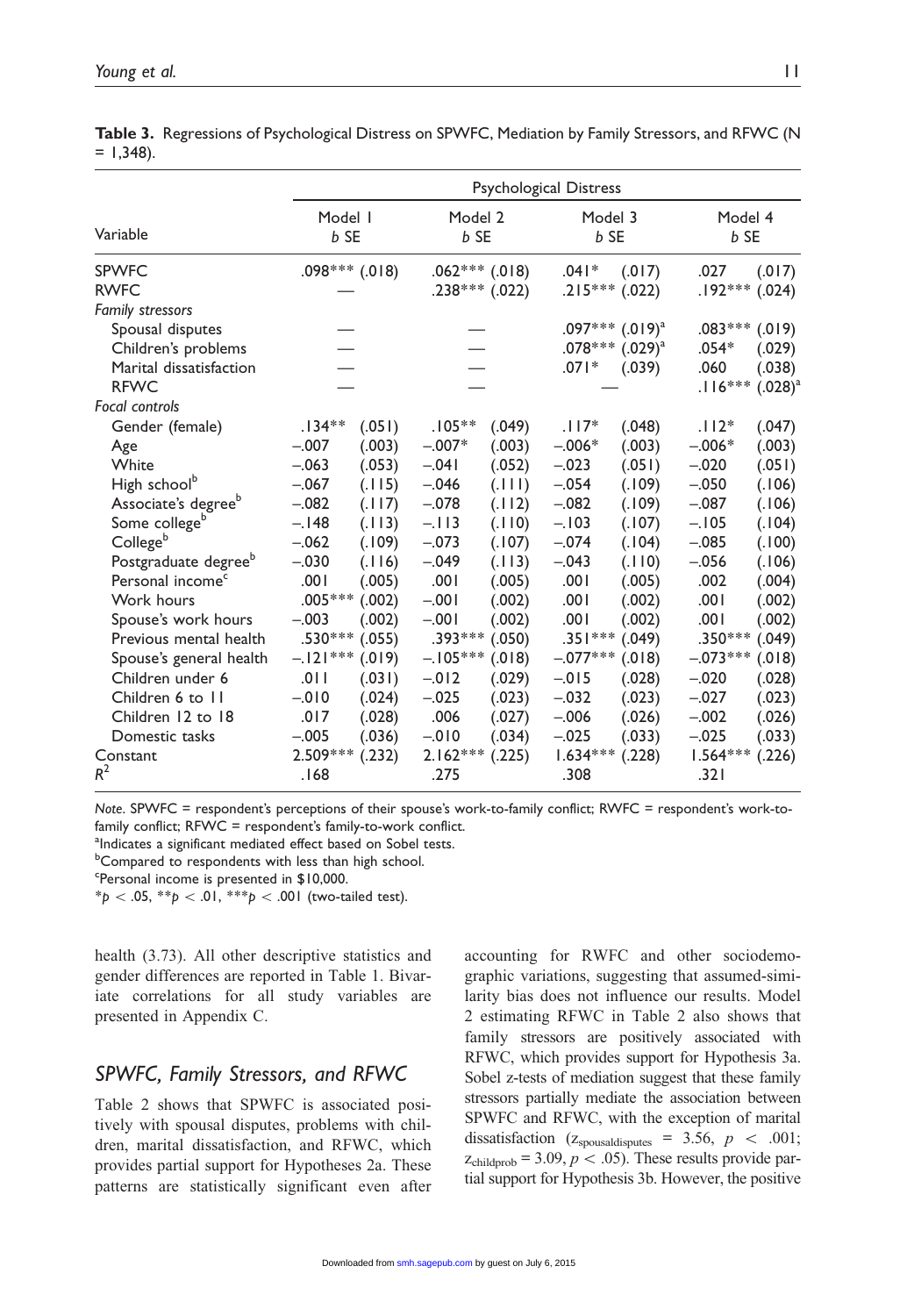|                                  | Anger           |                    |            |                  |            |                 |            |              |  |
|----------------------------------|-----------------|--------------------|------------|------------------|------------|-----------------|------------|--------------|--|
| Variable                         | Model I<br>b SE |                    |            | Model 2<br>b SE  |            | Model 3<br>b SE | b SE       | Model 4      |  |
|                                  |                 |                    |            |                  |            |                 |            |              |  |
| <b>SPWFC</b>                     |                 | $.104***$ $(.019)$ |            | $.079***(.019)$  | $.050**$   | (.018)          | $.043*$    | (.019)       |  |
| <b>RWFC</b>                      |                 |                    |            | $.166***$ (.022) | $.138***$  | (.022)          | $.127***$  | (.023)       |  |
| <b>Family stressors</b>          |                 |                    |            |                  |            |                 |            |              |  |
| Spousal disputes                 |                 |                    |            |                  | $.147***$  | $(.020)^{a}$    | $.137***$  | (.020)       |  |
| Children's problems              |                 |                    |            |                  | .098***    | $(.027)^{a}$    | $.082**$   | (.027)       |  |
| Marital dissatisfaction          |                 |                    |            |                  |            | (.042)          | .027       | (.042)       |  |
| <b>RFWC</b>                      |                 |                    |            |                  |            |                 | $.065**$   | $(.028)^{a}$ |  |
| Focal controls                   |                 |                    |            |                  |            |                 |            |              |  |
| Gender (female)                  | .065            | (.056)             | .044       | (.055)           | .056       | (.052)          | .056       | (.052)       |  |
| Age                              | $-.005$         | (.004)             | $-.005$    | (.003)           | $-.003$    | (.003)          | $-.003$    | (.003)       |  |
| White                            | $-.004$         | (.053)             | .012       | (.052)           | .037       | (.051)          | .039       | (.051)       |  |
| High school <sup>p</sup>         | $-.121$         | (.105)             | $-.106$    | (.103)           | $-.114$    | (.099)          | $-.110$    | (.099)       |  |
| Associate's degree <sup>b</sup>  | $-.083$         | (.109)             | $-.080$    | (.107)           | $-.080$    | (.103)          | $-.081$    | (.103)       |  |
| Some college <sup>b</sup>        | $-.079$         | (.106)             | $-.054$    | (.106)           | $-.039$    | (.102)          | $-.039$    | (.102)       |  |
| College <sup>b</sup>             | $-.134$         | (.096)             | $-.141$    | (.096)           | $-.140$    | (.092)          | $-.144$    | (.092)       |  |
| Postgraduate degree <sup>b</sup> | $-.146$         | (.102)             | $-.159$    | (.102)           | $-.151$    | (.099)          | $-.156$    | (.098)       |  |
| Personal income <sup>c</sup>     | $-.001$         | (.005)             | $-.002$    | (.005)           | .001       | (.005)          | .001       | (.005)       |  |
| Work hours                       | $.006***$       | (.002)             | .002       | (.002)           | .003       | (.002)          | .003       | (.002)       |  |
| Spouse's work hours              | $-.002$         | (.002)             | $-.001$    | (.002)           | .001       | (.002)          | .001       | (.002)       |  |
| Previous mental health           | $.303***$       | (.052)             | $.207***$  | (.051)           | $.153***$  | (.051)          | $.148***$  | (.050)       |  |
| Spouse's general health          | $-.086***$      | (.021)             | $-.075***$ | (.020)           | $-.041***$ | (.020)          | $-.040*$   | (.020)       |  |
| Children under 6                 | $.060*$         | (.034)             | .044       | (.034)           | .041       | (.032)          | .034       | (.032)       |  |
| Children 6 to 11                 | .049            | (.026)             | .039       | (.026)           | .030       | (.025)          | .031       | (.024)       |  |
| Children 12 to 18                | .011            | (.028)             | .003       | (.029)           | $-.013$    | (.027)          | $-.014$    | (.027)       |  |
| Domestic tasks                   | .036            | (.039)             | .032       | (.037)           | .020       | (.035)          | .019       | (.035)       |  |
| Constant                         | $2.391***$      | (.254)             | $2.149***$ | (.241)           | $1.455***$ | (.246)          | $1.425***$ | (.244)       |  |
| $R^2$                            | .101            |                    | .151       |                  | .208       |                 | .210       |              |  |

**Table 4.** Regressions of Anger on SPWFC, Mediation by Family Stressors, and RFWC ( $N = 1,348$ ).

Note. SPWFC = respondent's perceptions of their spouse's work-to-family conflict; RWFC = respondent's work-tofamily conflict; RFWC = respondent's family-to-work conflict.

<sup>a</sup>Indicates a significant mediated effect based on Sobel tests.

<sup>b</sup>Compared to respondents with less than high school.

<sup>c</sup>Personal income is presented in \$10,000.

\*p < .05. \*\*p < .01. \*\*\*p < .001 (two-tailed test).

association between SPWFC and RFWC remains even when accounting for our three focal family stressors. In congruence with traditional theories of crossover stress and empathy-focused explanations, the remaining unexplained variance could reflect a certain level of empathy encompassed in SPWFC that in turn elevates RFWC.

## SPWFC, Family Stressors, RFWC, and Psychological Distress

We report the results for distress in Table 3. In Model 1, we find a significant positive association between SPWFC and distress, net of control variables (support for Hypothesis 1). In Model 2, we observe that the significance of the effect of SPWFC remains stable net of RWFC; however, the coefficient decreases from  $.098_{\text{Model}}$  to .062 $_{\text{Model2}}$ . Model 3 shows that spousal disputes, problems with children, and marital dissatisfaction are positively associated with distress (support for Hypothesis 2a). These family stressors partially mediate the association between SPWFC and distress, with the exception of marital dissatisfaction (Sobel tests:  $z_{\text{spousaldisputes}} = 3.48, p \, < .001;$  $z_{\text{children}} = 2.19, p \lt .05$ . Together, these results provide partial support for Hypothesis 2b.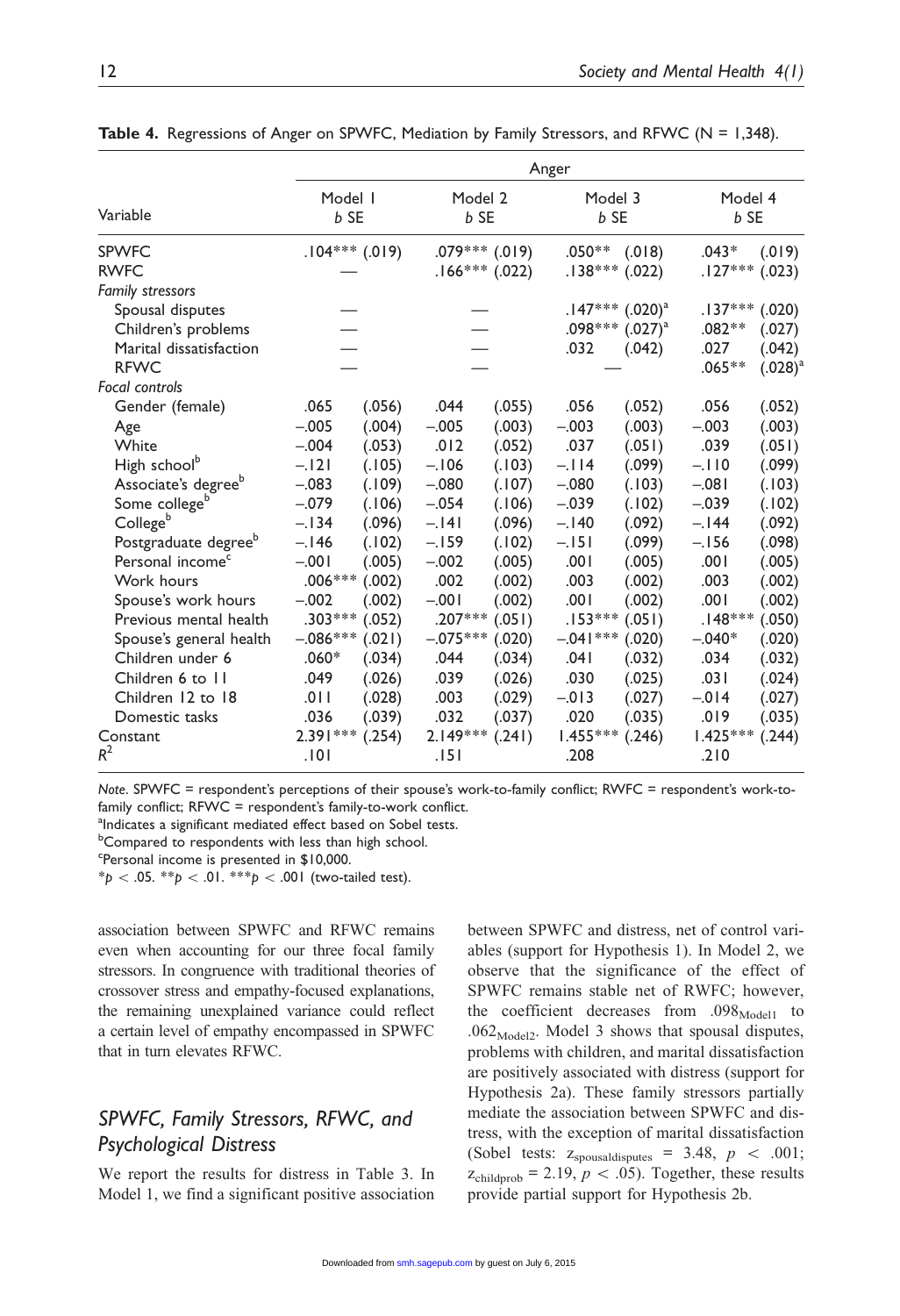Model 4 shows a positive association between RFWC and distress, net of family stressors. More importantly, RFWC accounts for the remaining association between SPWFC and distress. A Sobel test confirms this mediating effect ( $z_{RFWC}$  = 3.57,  $p \, < \, .001$ ). In combination with the previous results from Table 2, these findings support our hypotheses: SPWFC is positively associated with family stressors, which spill over into the work sphere, resulting in RFWC and distress.

## SPWFC, Family Stressors, RFWC, and Anger

We report the results for anger in Table 4. In Model 1, we find a significant positive association between SPWFC and anger, net of control variables (support for Hypothesis 1). In Model 2, we observe that the effect of SPWFC remains stable net of RWFC. Model 3 shows that spousal disputes and problems with children are positively associated with anger (support for Hypothesis 2a). Results also suggest that these stressors partially mediate the association between SPWFC and anger (Sobel tests:  $z_{\text{spousaldisputes}} = 4.00, p \le$ .001;  $z_{\text{children}} = 2.62$ ,  $p \ < .01$ ). Together, these findings provide partial support for Hypothesis 2b.

Model 4 shows a positive association between RFWC and distress, net of family stressors. RFWC partially mediates the remaining association between SPWFC and anger ( $z_{RFWC}$  = 2.20,  $p \sim .05$ ). However, unexplained variation in respondents' anger levels remains net of family stressors and RFWC ( $b_{\text{Model3}} = .05$ ,  $p < .01$ ;  $b_{\text{Model4}}$  = .042  $p \lt .05$ ). We are not suggesting that these factors do not influence anger. Instead, we highlight that additional unobserved measures may account for the remaining association between SPWFC and anger.

In tests of our gender hypothesis, we did not find significant differences for mothers and fathers in the effect of SPWFC on (a) family stressors, (b) RFWC, or (c) mental health outcomes (no support for Hypothesis 4). We therefore do not present these analyses in the tables.

#### **DISCUSSION**

Our study examined the associations among SPWFC, family stressors, RFWC, and mental health outcomes, net of RWFC. We also examined whether family stressors and RFWC mediated any

observed associations and whether our proposed hypotheses differed for mothers and fathers. Drawing on theories of crossover stress and the stress process model, we used data from a sample of dual-earning parents from a nationally representative survey of Canadians to answer four specific research questions. Our findings revealed several noteworthy patterns. In general, SPWFC was positively associated with (1) family stressors, including spousal disputes, children's problems, and marital dissatisfaction; (2) RFWC; and (3) distress and anger. We also found that family stressors specifically spousal disputes and children's problems—and RFWC fully accounted for the association between SPWFC and distress and partially accounted for the association between SPWFC and anger. Contrary to our expectations, we did not find gender differences among our observed associations. In the following, we discuss the implications of these results for crossover stress,

# Crossover Stress and the Stress Process

interface.

the stress process model, and the work-family

Several of our findings are consistent with theories of crossover stress, which argue that stressful experiences of one individual can determine the social and psychological experiences of a significant other (Bakker et al. 2009; Bolger et al. 1989; Westman 2001; Wethington 2000). SPWFC represents a form of crossover stress that affects the other spouse in multiple ways. However, as predicted in the stress process model, SPWFC appears to be the catalyst for stress proliferation that pervades individuals' family-related experiences. Results for spousal disputes and children's problems provide the strongest evidence for the hypothesized association between SPWFC and respondents' mental health, compared to marital dissatisfaction, which did not mediate the associations between SPWFC and RFWC or mental health outcomes net of other conditions. This lack of a mediating influence might be due to (a) the fact that the link between SPWFC and marital dissatisfaction is weaker than its link to spousal disputes and problems with children and (b) the fact that spousal disputes are predictive of marital dissatisfaction. Taken together, these factors undermine the overall mediating potential of marital dissatisfaction.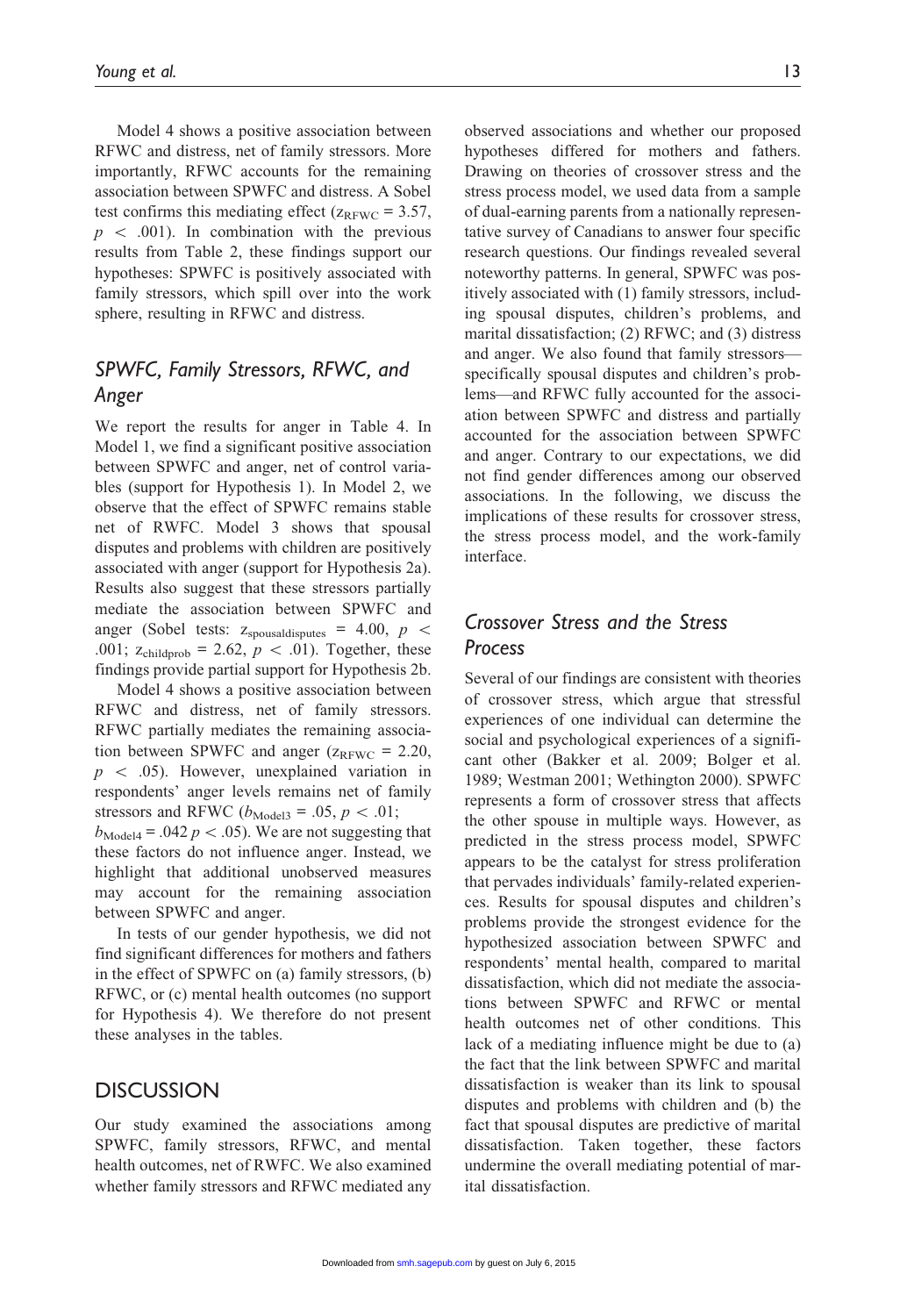We further predicted that stressors that arise in the family sphere because of SPWFC may disrupt work expectations, resulting in RFWC. We found some support for these ideas: Family stressors partially mediated the association between SPWFC and RFWC. RFWC explained the remaining association between SPWFC and distress after accounting for family stressors. We did not find the same pattern of results for anger, however. Our findings here instead suggested that SPWFC is directly associated with anger. However, this association is only partially mediated by family stressors. While these differences are relatively minor, they do underscore the importance of considering multiple outcomes (Aneshensel, Rutter, and Lachenbruch 1991).

What could explain these different patterns between distress and anger? Individuals may experience some direct level of frustration to their SPWFC. Alternatively, the distressing consequences of SPWFC may not be experienced as straightforwardly and instead manifest in reaction to secondary family stressors and RFWC.

# The Importance of Empathy-focused Explanations

The net unexplained association between SPWFC and anger may also reflect unmeasured family stressors or the elicited empathy and emotional burden endured as a result of another's experienced stressor (Bolger et al. 1989; Wethington 2000). For these individuals, it may be that the cost of caring manifests as anger. Some individuals may be annoyed, irritated, and resentful of their spouse's WFC. Alternatively, it may be that the association between SPWFC and anger would be even greater were it not for a certain level of empathy one spouse feels toward the other. Given limitations of our data we cannot test these ideas, but encourage others to do so.

Processes associated with empathy may also be relevant for the association between SPWFC and RFWC. Based on conventional approaches to crossover stress, it is possible that SPWFC activates empathy from the respondent, which results in emotional strain. While we cannot test these claims directly, we found that SPWFC is associated with RFWC even after we account for secondary family stressors. We speculated that the elicited empathy associated with the cost of caring may spill over into the work sphere and affect individuals' ability to meet paid work expectations, elevating RFWC and its associated mental health problems. Again, these ideas are speculative and require more refined measures and analyses of family stressors.

## Comparing Mothers and Fathers

We did not find gender differences in the association between SPWFC, family stressors, RFWC, and mental health outcomes, which is inconsistent with theoretical perspectives on gender differences in self-salience and gendered perspectives of work and family spheres (Hochschild 1989; Ridgeway 2011; Rosenfield and Smith 2010). The lack of gender differences does not, however, contradict research on crossover stress. As we noted in the introduction, recent studies report contrary or null findings (e.g., Hammer et al. 1997; Westman and Etzion 2005). Our observations may reflect the growing *equality* in gender behaviors across work and family spheres. It may be that men are as likely to detect and react to SPWFC as women—patterns that go against the grain of traditional theories of gender performance and salience. Indeed, women are increasingly playing a more prominent role in the economic sustainability of the household while men are participating more in domestic-related responsibilities compared to previous decades (Aumann et al. 2011; Doucet 2006).

The descriptive statistics presented in Table 1 help support the idea that the lack of gender differences in our findings may reflect men's and women's changing roles in the public and private sphere. The full-time working mothers and fathers in our data report similar levels of domestic tasks (relative to their spouses), numbers of children, and relatively equitable financial provision from both spouses. These changing gender roles in public and private spheres may account for our comparable findings for mothers and fathers in the association between SPWFC, family stressors, RFWC, and mental health outcomes.

## Contributions and Future Research

Our study makes several contributions to the literature. First, we used a national survey of working Canadians and limited our analyses to individuals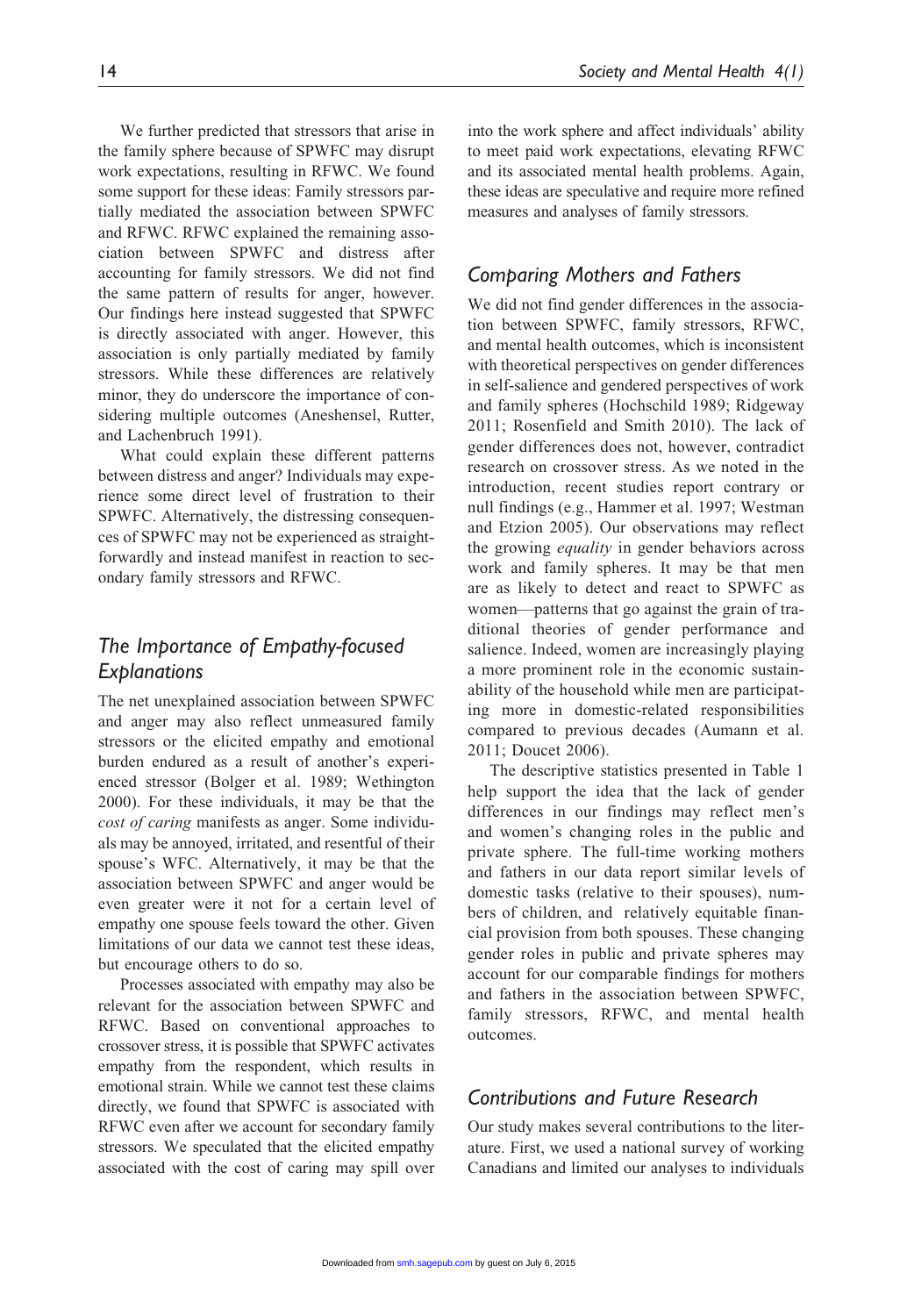whose crossover stress from spouses is arguably most potent, including those in dual-earner households with at least one child. By contrast, prior studies on crossover stress rely on small samples of individuals, often in specific occupations, which limit generalizability and analyses across subgroups (Bakker 2009; Matthews et al. 2006; Stevens et al. 2006).

Second, our findings contribute theoretically to research on crossover stress and mental health by considering the proliferation of secondary stressors that often arise immediately or insidiously as a result of SPWFC. Previous research on crossover stress often overlooks these potential processes. Such an oversight may result from a disconnection between theories of crossover stress and the stress process model. Our study begins to bridge this gap by considering alternative processes though which individuals may be affected by their spouse's WFC while also highlighting how these associations play out differently for mothers and fathers. We hope that our study encourages future researchers to use the stress process model in combination with crossover theories to clarify how stressors affect closely related others.

Despite these contributions, several limitations deserve mention. First, our data are cross-sectional in nature and therefore cannot effectively disentangle the causal order of our focal associations. Based on prior theory and evidence, we have made the case that SPWFC precedes family stressors, RFWC, distress, and anger. However, it could be that family stressors influence WFC or that mental health experiences contribute to family problems. We have sought to address these issues by adjusting for a retrospective measure of respondent's mental health in our models (although we acknowledge this measure is limited and longitudinal data would be useful to establish these causal processes). Nevertheless, our study provides a snapshot of patterns that might guide future research to more accurately assess the processes that link SPWFC to different mental health outcomes.

Second, our measure of spousal disputes is a single-item measure, which has its limits and might not fully capture the underlying construct. We are currently engaged in a series of in-depth interviews with a selection of these study participants that directly inquires about family stressors, including spousal disputes. Findings from the current study present a preliminary portrait as

a starting point for understanding this multifaceted construct.

Third, we do not have indicators of other family- and work-related resources that may lessen RWFC for either spouse, including familyfriendly workplace cultures or child care arrangements (Bellavia and Frone 2005). Additional support from workplaces may reduce crossover stress between spouses while lessening family stressors, RFWC, and mental health problems that may arise secondarily. We also lack measures on the duration of the respondents' marriage or cohabitation with their spouse, which may impact our focal associations.

Fourth, our data pool together married and cohabiting individuals because of the small number of cohabiters in the sample. We recognize, however, that the results may vary across these subgroups. Married individuals may report greater relationship stability, fewer disputes, and better mental health, compared to their unmarried counterparts. These differences would likely impact our associations between crossover stress, family stressors, RFWC, and mental health. We encourage future researchers to explore these possible variations.

Finally, we cannot test the strength of our argument against empathy-focused explanations of crossover stress because we lack measures of empathy. We have alluded to the drawbacks of this limitation, in terms of our documented associations. Nonetheless, our research does provide a starting point for other researchers to test competing associations, involving intervening mechanisms of family stressors, and RFWC, and the elicited empathy crossover stress triggers.

## **CONCLUSION**

Our study presents a novel approach to examining the association between SPWFC, family stressors, and mental health outcomes, net of RWFC. We hypothesized that SPWFC facilitates secondary family stressors, which leads to RFWC, and that together, these processes may mediate the association between SPWFC and individuals' mental health. Our results provide evidence for our hypothesized associations: SPWFC was associated with mental health outcomes (distress and anger), as well as secondary family stressors (spousal disputes, children's problems, and marital dissatisfaction). Furthermore, the family stressors that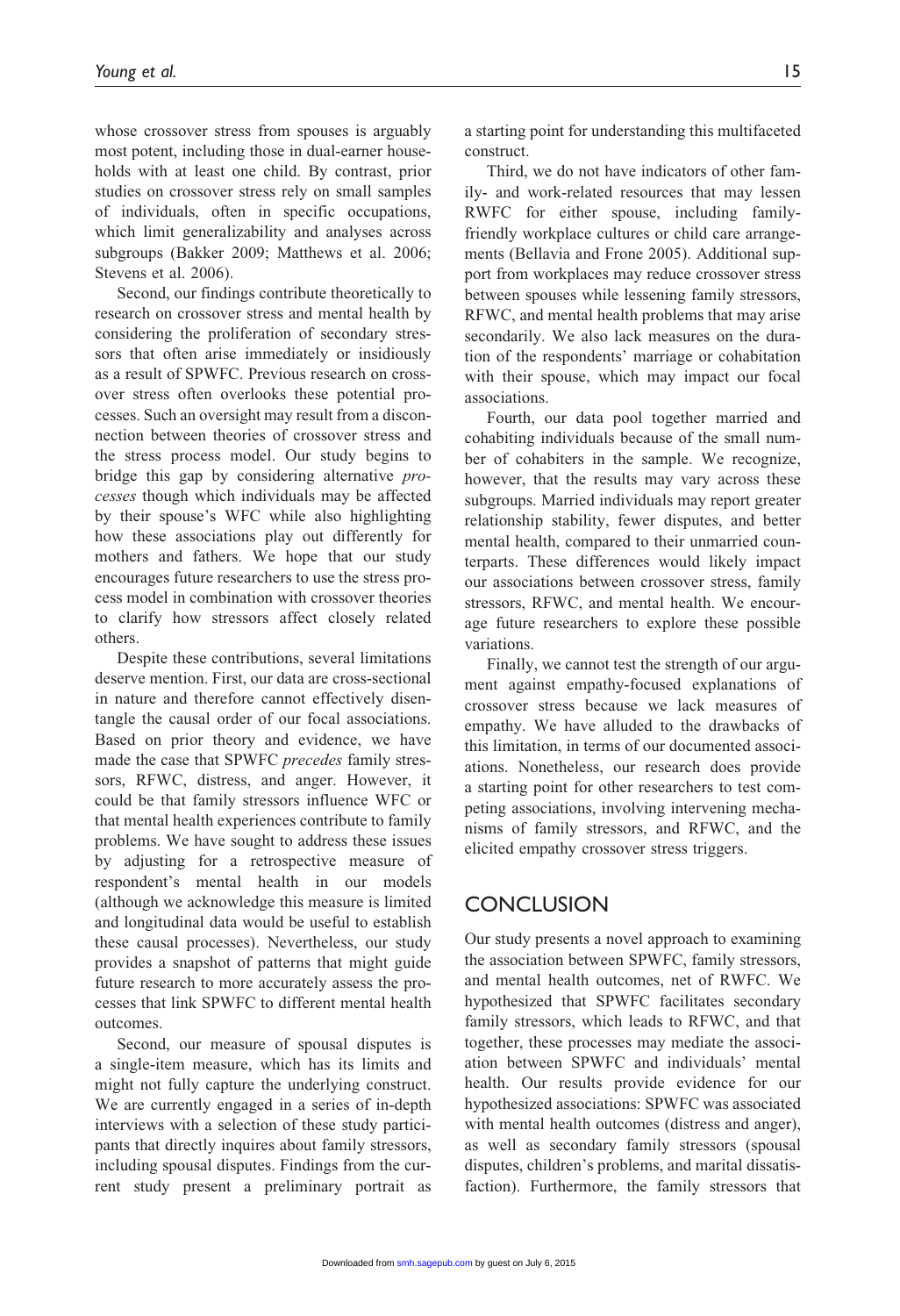arise from SPWFC lead to RFWC among respondents. These processes fully accounted for the association between SPWFC and distress and partially account for the association between SPWFC and anger. Contrary to our hypotheses, we do not find gender differences across our focal associations. Our study builds upon theories of crossover stress by disentangling the complex stress processes through which one spouse's experiences of WFC may be personally damaging to the other spouse.

| Variable                    | <b>SPWFC</b> |        |  |  |  |  |
|-----------------------------|--------------|--------|--|--|--|--|
|                             | b            | SE.    |  |  |  |  |
| Spouse's work hours         | $.027***$    | (.003) |  |  |  |  |
| Spouse's occupation         |              |        |  |  |  |  |
| Executive <sup>a</sup>      | .108         | (.090) |  |  |  |  |
| Technical <sup>a</sup>      | $-.181*$     | (.091) |  |  |  |  |
| Sales <sup>a</sup>          | $-.174$      | (.168) |  |  |  |  |
| Administrative <sup>a</sup> | $-.593**$    | (.118) |  |  |  |  |
| Service <sup>a</sup>        | $-.106$      | (.100) |  |  |  |  |
| Production <sup>a</sup>     | $-.186*$     | (.081) |  |  |  |  |
| Constant                    | $1.249***$   |        |  |  |  |  |
| $R^2$                       | .118         |        |  |  |  |  |

Appendix A. Regression of SPWFC on Spouse's Work-related Measures (N = 1,348).

Note. SPWFC = respondent's perceptions of their spouse's work-to-family conflict. <sup>a</sup>Compared to professional occupations.

\*p < .05. \*\*p < .01. \*\*\*p < .001 (two-tailed test).

|                                   | Number of Valid Responses by Age of Child |                    |             |  |  |  |  |  |  |
|-----------------------------------|-------------------------------------------|--------------------|-------------|--|--|--|--|--|--|
|                                   |                                           | At least one child |             |  |  |  |  |  |  |
| Family stressors                  | 0-5 Years                                 | 6-11 Years         | 12-18 Years |  |  |  |  |  |  |
| Spousal disputes (1 item)         | 564                                       | 615                | 632         |  |  |  |  |  |  |
| Children's problems (3 items)     |                                           |                    |             |  |  |  |  |  |  |
| Problems at school                | 499                                       | 613                | 629         |  |  |  |  |  |  |
| Problems with friends             | 562                                       | 614                | 628         |  |  |  |  |  |  |
| Health related problems           | 632                                       | 615                | 564         |  |  |  |  |  |  |
| Marital dissatisfaction (3 items) |                                           |                    |             |  |  |  |  |  |  |
| Feel close to partner             | 564                                       | 615                | 632         |  |  |  |  |  |  |
| Talk about problems               | 564                                       | 615                | 632         |  |  |  |  |  |  |
| Will always be there              | 564                                       | 615                | 632         |  |  |  |  |  |  |

Appendix B. Breakdown of Missing Cases for Family Stressors by Age of Children (N = 1,348; including missing cases across focal measures).

Note. Valid responses overlap across children's age groups. Among our subsample of parents in dual-earner households, there were few cases missing across our measures of family stressors.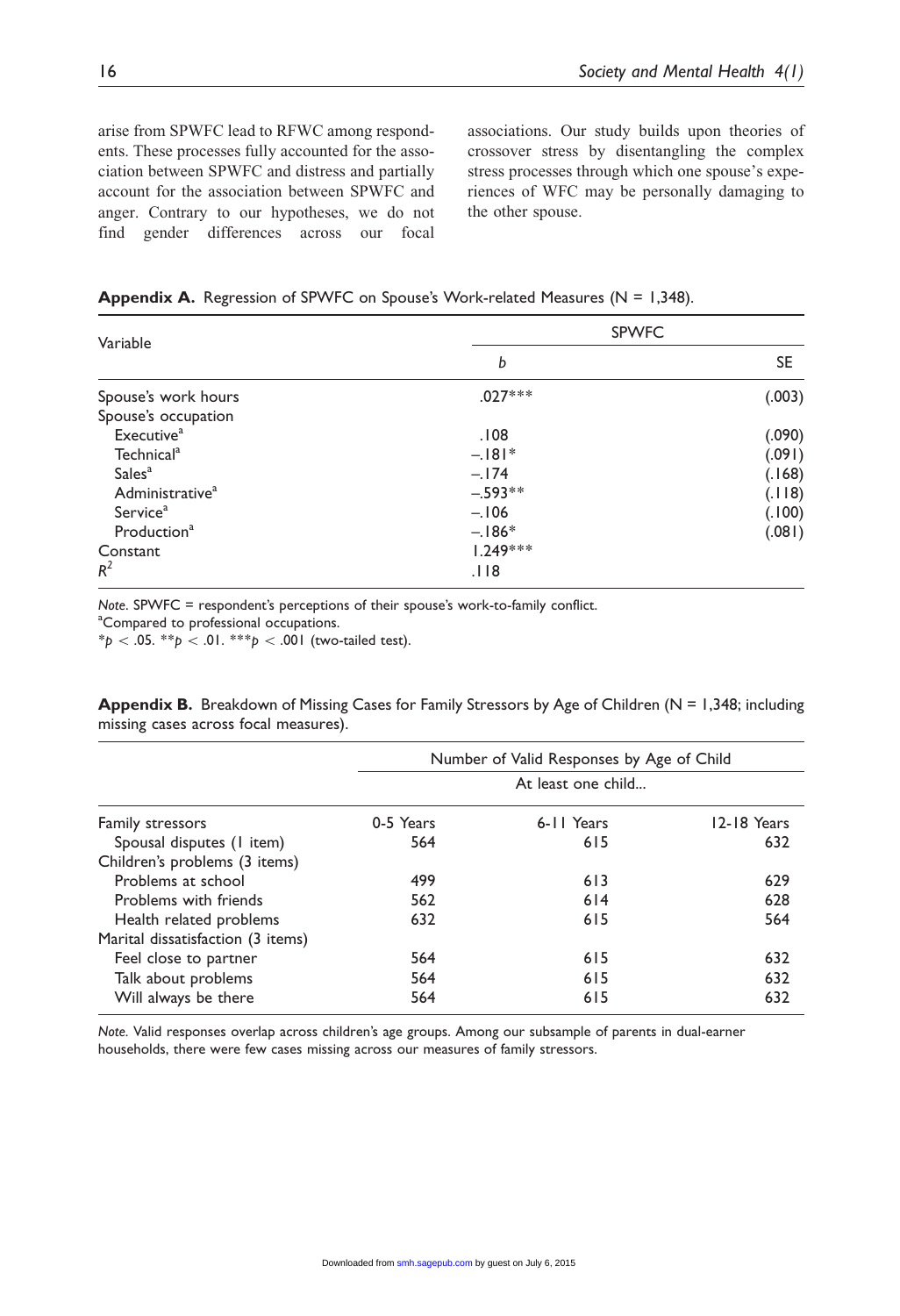|                  |                                     | I                                                                                                                                                                                                                                                                                                                                                                                | $\overline{2}$       | 3                 | 4              | 5                       | 6             | 7             | 8                       | 9          | 10                    | П           | 12                    |             |
|------------------|-------------------------------------|----------------------------------------------------------------------------------------------------------------------------------------------------------------------------------------------------------------------------------------------------------------------------------------------------------------------------------------------------------------------------------|----------------------|-------------------|----------------|-------------------------|---------------|---------------|-------------------------|------------|-----------------------|-------------|-----------------------|-------------|
| I                | <b>Distress</b>                     |                                                                                                                                                                                                                                                                                                                                                                                  |                      |                   |                |                         |               |               |                         |            |                       |             |                       |             |
| 2                | Anger                               | .57                                                                                                                                                                                                                                                                                                                                                                              |                      |                   |                |                         |               |               |                         |            |                       |             |                       |             |
| 3                | <b>SPWFC</b>                        | .18                                                                                                                                                                                                                                                                                                                                                                              | ۱9.                  |                   |                |                         |               |               |                         |            |                       |             |                       |             |
| 4                | <b>RWFC</b>                         | .42                                                                                                                                                                                                                                                                                                                                                                              | .30                  | 15.               |                |                         |               |               |                         |            |                       |             |                       |             |
| 5                | Spousal disputes                    | .29                                                                                                                                                                                                                                                                                                                                                                              | .31                  | .17               | . I 5          |                         |               |               |                         |            |                       |             |                       |             |
| 6                | Children's problems                 | ا 2.                                                                                                                                                                                                                                                                                                                                                                             | .20                  | .14               | 16.            | .17                     |               |               |                         |            |                       |             |                       |             |
| 7                | Marital dissatisfaction             | .24                                                                                                                                                                                                                                                                                                                                                                              | .21                  | 14.               | .17            | .39                     | . 15          |               |                         |            |                       |             |                       |             |
| 8                | <b>RFWC</b>                         | .36                                                                                                                                                                                                                                                                                                                                                                              | .27                  | .30               | .35            | .29                     | .27           | .23           |                         |            |                       |             |                       |             |
| 9                | Gender (female)                     | .12                                                                                                                                                                                                                                                                                                                                                                              | .07                  | 16.               | $-.02$         | .06                     | $-.01$        | .07           | .08                     |            |                       |             |                       |             |
| 10               | Age                                 | $-.07$                                                                                                                                                                                                                                                                                                                                                                           | $-.09$               | $-.04$            | .٥١            | $-.12$                  | .07           | .02           | $-.07 - .13$            |            |                       |             |                       |             |
| H.               | White                               | $-.03$                                                                                                                                                                                                                                                                                                                                                                           | .01                  | .04               | $-.02$         | $-.06$                  | .01           |               | $-.02$ $-.04$           | 0١.        | .04                   |             |                       |             |
| 12               | Less than high school               | .02<br>$-.02$                                                                                                                                                                                                                                                                                                                                                                    | .03<br>$-.01$        | $-.08$<br>$-.05$  | $-.06 - .01$   | $.02 - .01$             | .01           |               | $.02 - .02 - .04 - .08$ |            | 0۱.                   | $.08 - .01$ |                       |             |
| 13               | High school                         |                                                                                                                                                                                                                                                                                                                                                                                  |                      |                   |                |                         |               | .٥١           |                         | $-.10-.02$ |                       |             | $.04 - .09$           |             |
|                  |                                     | $\begin{array}{c} \rule{0pt}{2.5ex} \rule{0pt}{2.5ex} \rule{0pt}{2.5ex} \rule{0pt}{2.5ex} \rule{0pt}{2.5ex} \rule{0pt}{2.5ex} \rule{0pt}{2.5ex} \rule{0pt}{2.5ex} \rule{0pt}{2.5ex} \rule{0pt}{2.5ex} \rule{0pt}{2.5ex} \rule{0pt}{2.5ex} \rule{0pt}{2.5ex} \rule{0pt}{2.5ex} \rule{0pt}{2.5ex} \rule{0pt}{2.5ex} \rule{0pt}{2.5ex} \rule{0pt}{2.5ex} \rule{0pt}{2.5ex} \rule{0$ | $\overline{2}$       | 3                 | $\overline{4}$ | 5                       | 6             | 7             | 8                       | 9          | $\overline{0}$        | П           | 12                    |             |
|                  | 14 Associate's degree               | .02                                                                                                                                                                                                                                                                                                                                                                              |                      | $.02 - .03 - .01$ |                | .02                     | .02           | .03           | .01                     | .01        | $-.07$                |             | $.03 - .07$           |             |
| 15               | Some college                        | $-.04$                                                                                                                                                                                                                                                                                                                                                                           | .02                  | .03               |                | $-.06$ $-.02$           | .03           | $-.01$        | $-0.01$                 | $-.03$     | .01                   |             | $.01 - .08$           |             |
| 16               | College                             | .0۱                                                                                                                                                                                                                                                                                                                                                                              | $-.01$               | .03               | .04            | .03                     | $-.03$        | .02           | .05                     | .08        | $-.05$                |             | $-.02 - .18$          |             |
| 17               | Postgraduate degree                 | .0۱                                                                                                                                                                                                                                                                                                                                                                              | $-.03$               | .04               | .05            | $-.03$                  | $-.01$        | $-.03$        | .04                     | $-.03$     | .08                   |             | $-.04$ $-.09$         |             |
| 18               | Personal income                     | $-.03$                                                                                                                                                                                                                                                                                                                                                                           | $-.05$               | $-.05$            | .08            | $-.10$                  | $-.01$        | $-.04$        | $-.05$                  | $-.20$     | 19.                   |             | $.02 - 10$            |             |
| 19               | Work hours                          | .03                                                                                                                                                                                                                                                                                                                                                                              | .05                  | $-.10$            | .27            | $-.06$                  | 0١.           | $-.03$        | $-.01$                  | $-.35$     | .05                   | .04         | .02                   |             |
| 20               | Spouse's work hours                 | .05                                                                                                                                                                                                                                                                                                                                                                              | .06                  | .31               | $-.03$         | 0١.                     | $-.01$        | .06           | .09                     |            | $.39 - .09$           |             | $.02 - .06$           |             |
| 21               | Previous mental health              | .30                                                                                                                                                                                                                                                                                                                                                                              | .19                  | .05               | .19            | .14                     | .10<br>$-.16$ | .13<br>$-.22$ | .12<br>$-.08$           |            | $.14 - .05$           | .06         | .01                   |             |
| 22<br>23         | Spouse's health<br>Children under 6 | .03<br>.05                                                                                                                                                                                                                                                                                                                                                                       | $-.15$<br>.06        | $-.14$<br>0١.     | $-.10$<br>0١.  | $-.19$<br>.07           | $-.11$        | $-.01$        | .06                     | .01        | $-.06$<br>$.03 - .55$ | $-.06$      | $.09 - .05$<br>$-.04$ |             |
| 24               | Children 6 to 11                    | .02                                                                                                                                                                                                                                                                                                                                                                              | .06                  | .07               | .02            | .04                     | .07           | .04           | .02                     |            | $.02 - .09$           | $-.02$      | 0١.                   |             |
| 25               | Children 12 to 18                   | .٥١                                                                                                                                                                                                                                                                                                                                                                              | $-.04$               | $-.01$            | .03            | $-.06$                  | 16.           | .02           | $-.04$                  | $-.01$     | .49                   | .03         | .05                   |             |
| 26.              | Domestic tasks                      | $-01$                                                                                                                                                                                                                                                                                                                                                                            | .10                  | .23               | $-.01$         | .09                     | .02           | 19.           | .11                     | .60        | $-.13$                | .04         | $-.07$                |             |
|                  |                                     |                                                                                                                                                                                                                                                                                                                                                                                  |                      |                   |                |                         |               |               |                         |            |                       |             |                       |             |
|                  |                                     | 3                                                                                                                                                                                                                                                                                                                                                                                | 4                    | 15                | 16             | 17                      | 18            | 9             | 20                      | 21         | 22                    | 23          | 24                    | 25          |
|                  | 14 Associate's degree               | $-.14$                                                                                                                                                                                                                                                                                                                                                                           |                      |                   |                |                         |               |               |                         |            |                       |             |                       |             |
| 15               | Some college                        |                                                                                                                                                                                                                                                                                                                                                                                  | $-.15 - .13$         |                   |                |                         |               |               |                         |            |                       |             |                       |             |
| 16 <sup>16</sup> | College                             |                                                                                                                                                                                                                                                                                                                                                                                  | $-.35 - .30 - .31$   |                   |                |                         |               |               |                         |            |                       |             |                       |             |
| 17               | Postgraduate degree                 |                                                                                                                                                                                                                                                                                                                                                                                  | $-.18$ $-.16$ $-.16$ |                   | $-.38$         |                         |               |               |                         |            |                       |             |                       |             |
| 18               | Personal income                     |                                                                                                                                                                                                                                                                                                                                                                                  | $-.08 - 11$          | $-.05$            | .03            | .22                     |               |               |                         |            |                       |             |                       |             |
| 19               | Work hours                          |                                                                                                                                                                                                                                                                                                                                                                                  | $.03 - .03$          | $-.03$            | $-.03$         | .05                     | .24           |               |                         |            |                       |             |                       |             |
| 20               | Spouse's work hours                 | $-.02$                                                                                                                                                                                                                                                                                                                                                                           | .01                  | .05               | .04            | $-.05$                  | $-.13$        | $-11$         |                         |            |                       |             |                       |             |
| 21               | Previous mental health -.02         |                                                                                                                                                                                                                                                                                                                                                                                  | .06                  | 0١.               | .0۱            | $-.05$                  | $-.05$        | $-.07$        | .07                     |            |                       |             |                       |             |
| 22               | Spouse's health                     |                                                                                                                                                                                                                                                                                                                                                                                  | $.02 - .07$          | .01               | .05            | 0١.                     | .06           |               | $.02 - .02$             | $-.07$     |                       |             |                       |             |
| 23               | Children under 6                    |                                                                                                                                                                                                                                                                                                                                                                                  | $-.06 - .01$         | $-.02$            | .06            | .03                     | $-.10$        | $-.05$        | .03                     | $-.01$     | .05                   |             |                       |             |
| 24               | Children 6 to 11                    | $-.05$                                                                                                                                                                                                                                                                                                                                                                           | .06                  | $-.03$            | .04            | $-.04$                  |               | $-.07 - .10$  | 0١.                     | .02        | $-.01$                | $-.16$      |                       |             |
| 25               | Children 12 to 18                   |                                                                                                                                                                                                                                                                                                                                                                                  | $.09 - .01$          | 0١.               |                | $-.08$ $-.01$           | .08           |               | $.09 - .01$             | $-.01$     | $-.04$                |             | $-.49$ $-.26$         |             |
| 26.              | Domestic tasks                      |                                                                                                                                                                                                                                                                                                                                                                                  | $-.02$ $-.01$        | .03               |                | $.04 - .02 - .19 - .34$ |               |               | .44                     |            | $.13 - .06$           | .04         |                       | $.04 - .01$ |

#### **Appendix C.** Correlations for Selected Variables ( $N = 1,348$ ).

Note. All coefficients greater than .05 are statistically significant at the  $p < .05$  level (two-tailed test). SPWFC = respondent's perception of their spouse's work-to-family conflict; RWFC = respondent's own experiences of work-tofamily conflict; RFWC = respondent's own experiences of family-to-work conflict.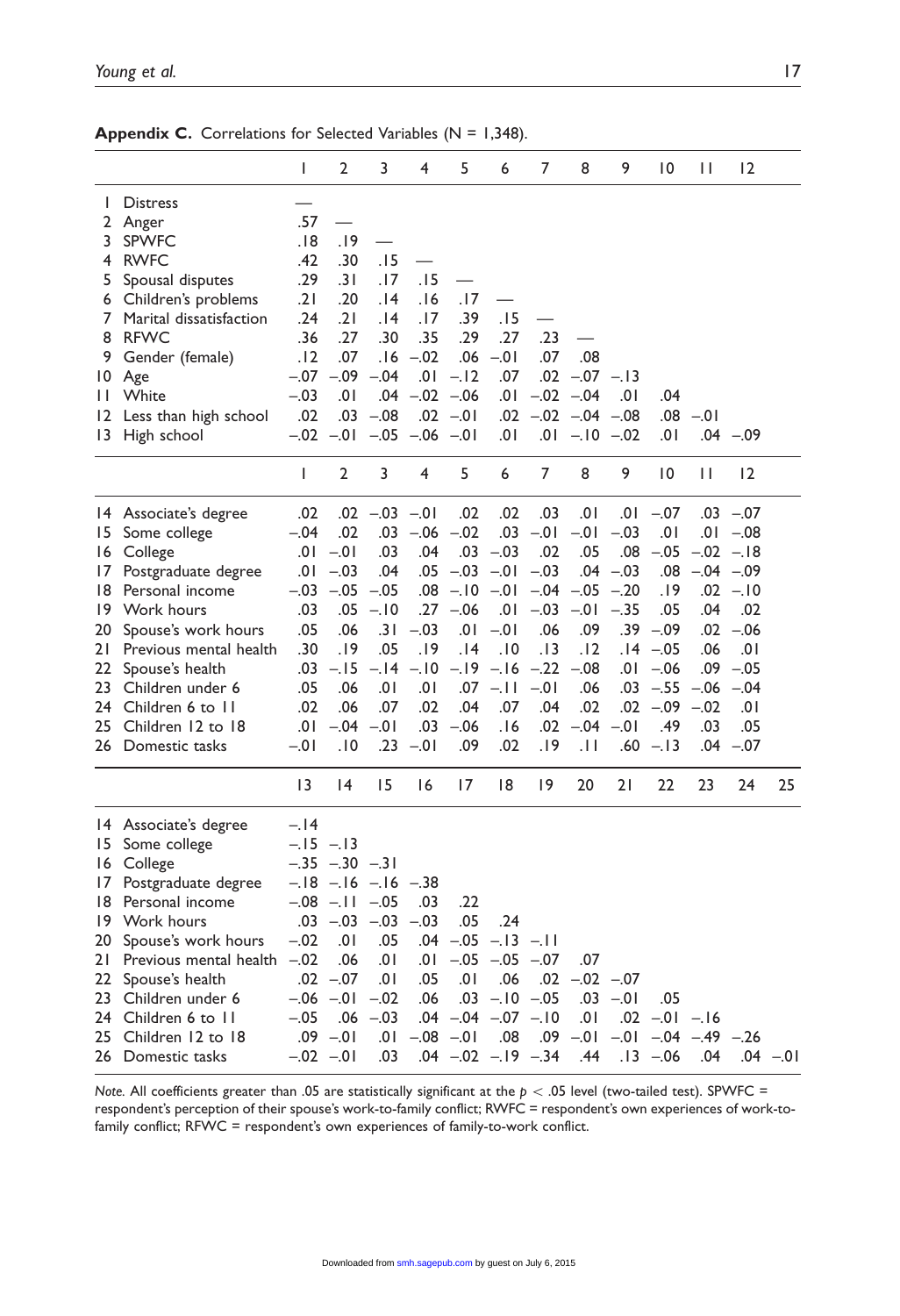#### FUNDING

The author(s) disclosed receipt of the following financial support for the research, authorship, and/or publication of this article: A grant award from the Canadian Institutes of Health Research (CIHR) supports this study (Funding Reference Number: MOP-102730; Scott Schieman, PI).

#### **NOTES**

- 1. We define "spouse" as cohabiting and/or married partners.
- 2. Some scholars argue that empathy moderates crossover stress processes, while others consort that feelings of empathy actually explain this process (Bakker, Westman, and van Emmerik 2009; for a review see Westman 2001).
- 3. We also considered the possibility that respondent's own experiences of work-to-family conflict (RWFC) may moderate the deleterious effects of respondent's perception of their spouse's work-tofamily conflict (SPWFC) on family stressors, respondent's own experiences of family-to-work conflict (RFWC), and mental health. There will likely be more spousal disputes and problems among children if neither spouse can attend to marital or parental matters because of conflicting work and family obligations. We tested these associations in a series of models by regressing each of our focal outcomes on the interaction term RWFC  $\times$  SPWFC. However, we did not find any support that RWFC moderates the effects of SPWFC on family stressors, RFWC, and mental health.
- 4. We took several steps to validate our measures of perceived SPWFC. We compared the bivariate correlation for RWFC and SPWFC, which turned out to be quite low ( $r = .15$ ,  $p < .05$ , see Appendix C). Based on these results, we assumed that SPWFC is not strongly associated with RWFC. We attempted to further assess the validity of respondents' subjective reports by regressing SPWFC on more objective criteria related to spouses' work obligations, including respondents' reports of their spouse's work hours and occupation (results presented in Appendix A). Combined, these factors explain over 11 percent of the variance in perceptions of spouse's WFC. Results also suggested that professional spouses (compared to spouses in administrative or production jobs), who work more hours, are perceived to have more WFC, which is consistent with previous theory (see Bellavia and Frone 2005; for a review, see Byron 2005).
- 5. Over 85 percent of our sample is white, which is why we use this group as the predominant measure in all analyses. Other race/ethnic categories included the following: Asian, 4.57 percent; black, 2.35 percent; First Nations, 1.85 percent; some other race/ethnic group, 4.13 percent.
- 6. For cases that had initially refused or did not know their personal income (9 percent), we asked a follow-up question that provided broader ranges of income categories: \$25,000 or less, \$25,000- \$50,000, \$50,000-\$75,000, \$75,000-\$100,000, \$100,000-\$125,000, and more than \$125,000. Using these responses, we imputed the middle value of each category. For example, if respondents did not report their personal income in dollars, but said that their income falls between \$50,000 and \$75,000, they were assigned a value of \$62,500. We include a missing flag measure in all analyses to account for the imputed missing values from the folding scale question, coded 1 for originally missing and 0 for not. If this measure is significant in any of the models, it suggests that the results for missing income cases are different compared to those not missing in the original data. This variable was not significant in any of our analyses, and therefore, missing cases on income are unlikely to influence our final results. Our measure of personal income also included approximately 20 outlier cases, where respondents reported incomes greater than \$6,000,000. We top coded these values to the ninety-fifth percentile (\$200,000; for similar approaches see Sarkisian 2007). This variable in normally distributed (skewness = .37). We divide personal income by 10,000 in all analyses to generate more interpretable coefficients.
- 7. Prior to creating these interaction terms, we centered variables to reduce multicollinearity between lowerorder and interaction terms (Aiken and West 1996).

#### **REFERENCES**

- Aiken, Leona and Stephen West. 1991. Multiple Regression: Testing and Interpreting Interactions. Thousand Oaks, CA: Sage.
- Aneshensel, Carol S., Carolyn M. Rutter, and Peter A. Lachenbruch. 1991. "Social Structure, Stress, and Mental Health: Competing Conceptual and Analytic Models.'' American Sociological Review 56:166-78.
- Aumann, Kerstin, Ellen Galinsky, and Kenneth Matos. 2011. The New Male Mystique. Families and Work Institute. Retrieved November 12, 2011 (http://familiesandwork.org/site/research/reports/newmalemystique.pdf).
- Bakker, Arnold. 2009. ''The Crossover of Burnout and its Relation to Partner Health.'' Stress & Health 25:343-53.
- Bakker, Arnold B. and Evangelia Demerouti. 2009. "The Crossover of Work Engagement between Working Couples: A Closer Look at the Role of Empathy.'' Journal of Managerial Psychology 24:220-36.
- Bakker, Arnold B., Evangelia Demerouti, and Maureen Dollard. 2008. ''How Job Demands Affect Partners'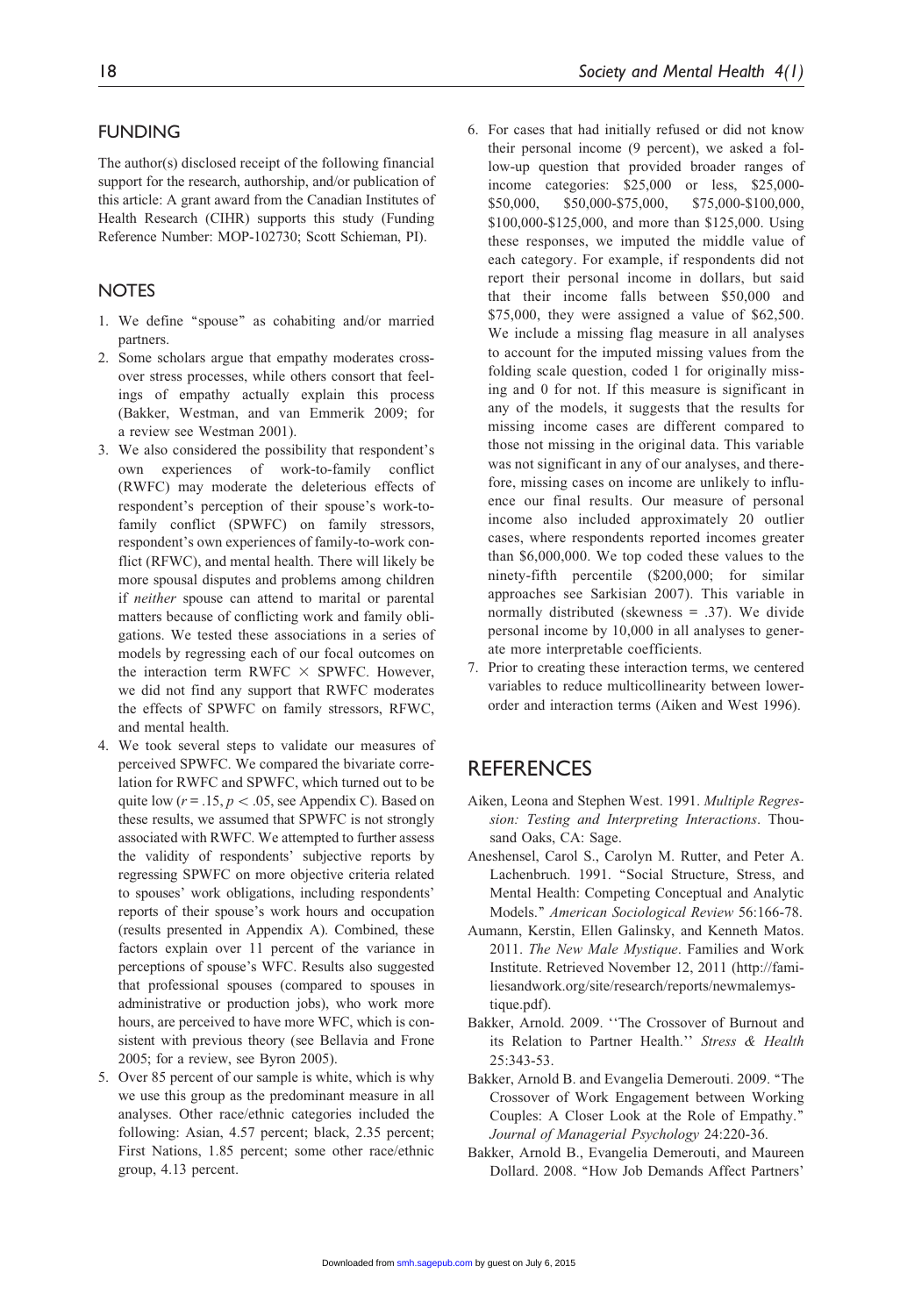Experience of Exhaustion: Integrating Work-family Conflict and Crossover Theory.'' Journal of Applied Psychology 93:901-11.

- Bakker, Arnold B., Mina Westman, and Hetty van Emmerik. 2009. "Advances in Crossover Theory." Journal of Managerial Psychology 24:206-19.
- Bellavia, Gina M. and Michael Frone. 2005. ''Work-family Conflict.'' Pp. 113-48 in Handbook of Work Stress, edited by J. Barling, K. Kelloway, and M. R. Frone. Thousand Oaks, CA: Sage.
- Bolger, Niall, Anita DeLongis, Ronald C. Kessler, and Elaine Wethington. 1989. "The Contagion of Stress across Multiple Roles.'' Journal of Marriage and Family 51:175-83.
- Byron, Kristin. 2005. ''A Meta-analytic Review of Work-family Conflict and Its Antecedents.'' Journal of Vocational Behavior 62:169-98.
- Clark, Sue C. 2000. ''Work/Family Border Theory: A New Theory of Work/Family Balance." Human Relations 53:747-70.
- Demerouti, Evangelia, Arnold B. Bakker, and Wilmar B. Schaufeli. 2005. "Spillover and Crossover of Exhaustion and Life Satisfaction among Dual Earning Parents.'' Journal of Vocational Behavior 67:266-89.
- Doucet, Andrea. 2006. Do Men Mother? Fathering, Care, and Domestic Responsibility. Toronto, Canada: University of Toronto Press Inc.
- Duxbury, Linda, Shawn Lyons, and Christopher Higgins. 2008. ''Too Much To Do, and Not Enough Time: An Examination of Role Overload.'' Pp. 125-40 in Handbook of Work-family Integration: Research, Theory, and Best Practices, edited by K. Korabik, D. S. Lero, and D. L. Whitehead. London, UK: Academic Press/Elsevier.
- Families and Work Institute. 2008. National Study of the Changing Workforce. New York: Alfred P. Sloan Foundation.
- Geist, Claudia. 2010. ''Men's and Women's Reports about Housework.'' Pp. 217-40 in Dividing the Domestic: Men, Women, and Household Work in Cross-national Perspective, edited by J. Treas and S. Drobnič. Stanford, CA: Stanford University Press.
- Hammer, Leslie, Elizabeth Allen, and Tenora D. Grigsby. 1997. ''Work-family Conflict in Dualearner Couples: Within Individual and Crossover Effects of Work and Family.'' Journal of Vocational Behavior 50:185-203.
- Hammer, Leslie, Jennifer Cullen, Margaret B. Neal, Robert R. Sinclair, and Margarita V. Shafiro. 2005. ''The Longitudinal Effects of Work-family Conflict and Positive Spillover on Depressive Symptoms among Dual-earner Couples." Journal of Occupational Health Psychology 10:138-54.
- Hochschild, Arlie R. 1989. The Second Shift. New York: Viking Penguin.
- Jackson, Susan E. and Christina Maslach. 1982. "Aftereffects of Job-related Stress: Families as Victims.'' Journal of Occupational Behaviour 3:63-77.
- Jacobs, Jerry A. and Kathleen Gerson. 2004. The Time Divide: Work Family and Gender Inequality. Cambridge: Harvard University Press.
- Johnson, Karen L., Donna S. Lero, and Jennifer Rooney. 2001. Work-life Compendium 2001: 150 Canadian Statistics on Work, Family & Well-being. Guelph, Canada: University of Guelph Centre for Families, Work & Well-Being.
- Kahn, Robert, Donald M. Wolfe, Robert P. Quinn, Diedrick Snoek, and Robert A. Rosenthal. 1964. Organizational Stress: Studies in Role Conflict and Ambiguity. New York: Wiley.
- Kenny, David A. and Linda K. Acitelli. 2001. "Accuracy and Bias in the Perception of the Partner in a Close Relationship.'' Journal of Personality and Social Psychology 80:439-48.
- Kessler, Ronald C., G. Andrews, L. J. Colpe, E. Hiripi, D. K. Mroczek, S. L. Normand, E. E. Walters, and A. M. Zaslavsky. 2002. ''Short Screening Scales to Monitor Population Prevalences and Trends in Nonspecific Psychological Distress.'' Psychological Medicine 32:959-76.
- Kessler, Ronald C. and Jane D. McLeod. 1984. "Sex Differences in Vulnerability to Undesirable Life Events.'' American Sociological Review 49:620-31.
- Long, Nigel R. and Kevin E. Voges. 1987. "Can Wives Perceive the Source of Their Husbands' Occupational Stress?'' Journal of Occupational Psychology 60:235-42.
- MacKinnon, David P. and James H. Dwyer. 1993. "Estimating Mediated Effects in Prevention Studies.'' Evaluation Review 17:144-58.
- Marshall, Katherine. 2009. "The Family Work Week." Perspectives on Labour and Income 10(4): 75-001-XIE.
- Matthews, Russell A., Regan E. Del Priore, Linda K. Acitelli, and Janet L. K. Barnes-Farrell. 2006. ''Work-to-relationship Conflict: Crossover Effects in Dual-earner Couples." Journal of Occupational Health Psychology 11:228-40.
- Milkie, Melissa A. 2010. "The Stress Process: Some Family-level Considerations.'' Pp. 93-108 in Advances in the Conceptualization of the Stress Process: Essays in Honor of Leonard I. Pearlin, edited by W. R. Avison, C. S. Aneshensel, S. Schieman, and B. Wheaton. New York: Springer.
- Nomaguchi, Kai M. 2009. "Change in Work-family Conflict among Employed Parents between 1977 and 1997.'' Journal of Marriage and Family 71: 15-32.
- Pearlin, Leonard I. 1999. "The Stress Process Revisited: Reflections on Concepts and their Interrelationships. '' Pp. 395-415 in The Handbook of the Sociology of Mental Health, edited by C. S. Aneshensel and J. C. Phelan. New York: Kluwer.
- Ridgeway, Cecilia L. 2011. Framed by Gender: How Gender Inequality Persists in the Modern World. New York: Oxford University Press.